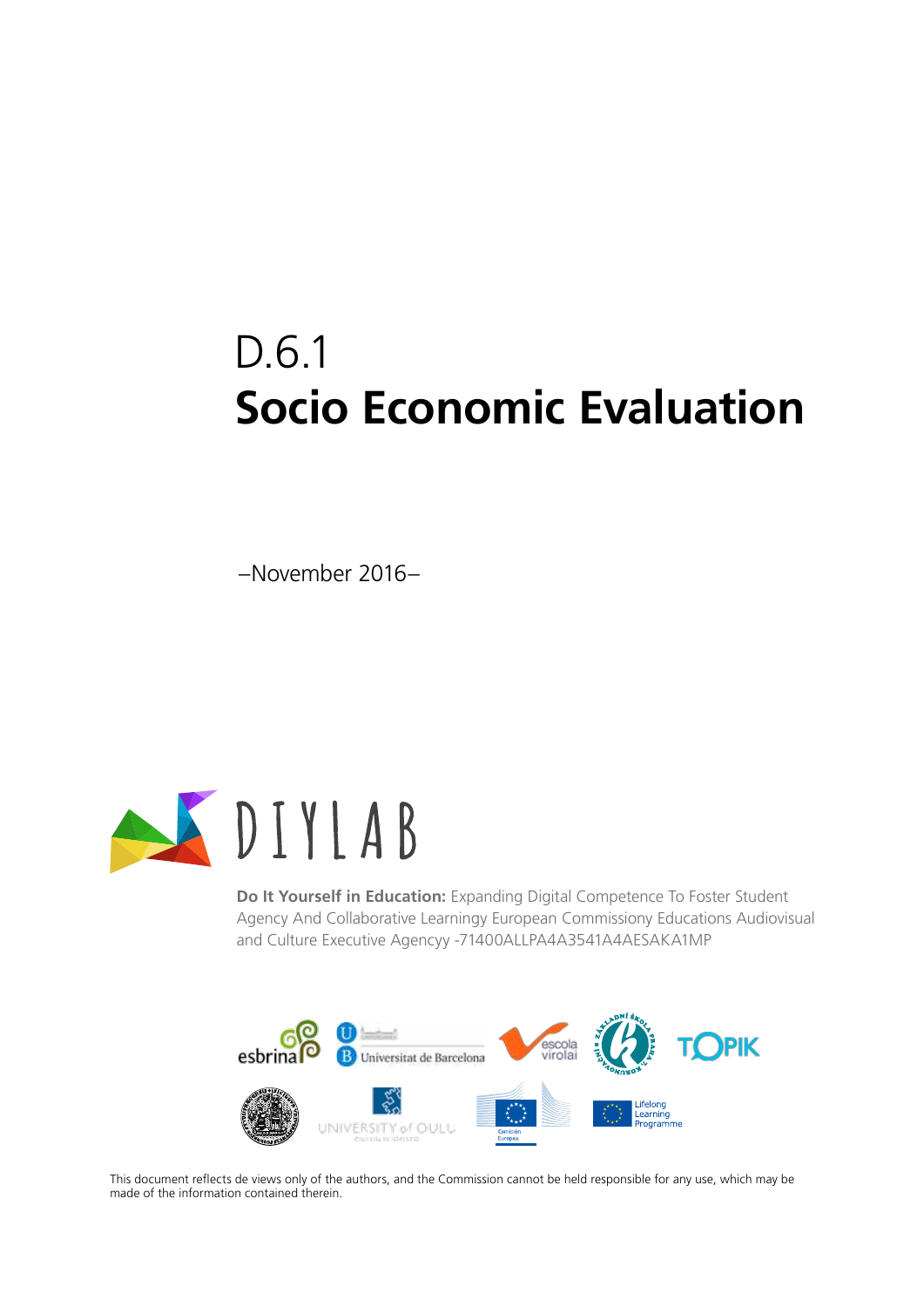### Index

# **INTRODUCTION**

|                                                      | 4  |
|------------------------------------------------------|----|
|                                                      | 6  |
|                                                      | 7  |
| 4. The Socio-economic Evaluation at Countries' Level | 8  |
| University of Barcelona - Spain                      |    |
| Escola Virolai - Spain                               |    |
| Oulu University Teacher Training School, Finland     |    |
| Charles University, Czech Republic                   |    |
| ZŠ Korunovacní, Faculty School, Czech Republic       |    |
|                                                      |    |
|                                                      | 17 |

**6. Conclusions .................................................................................................... 20**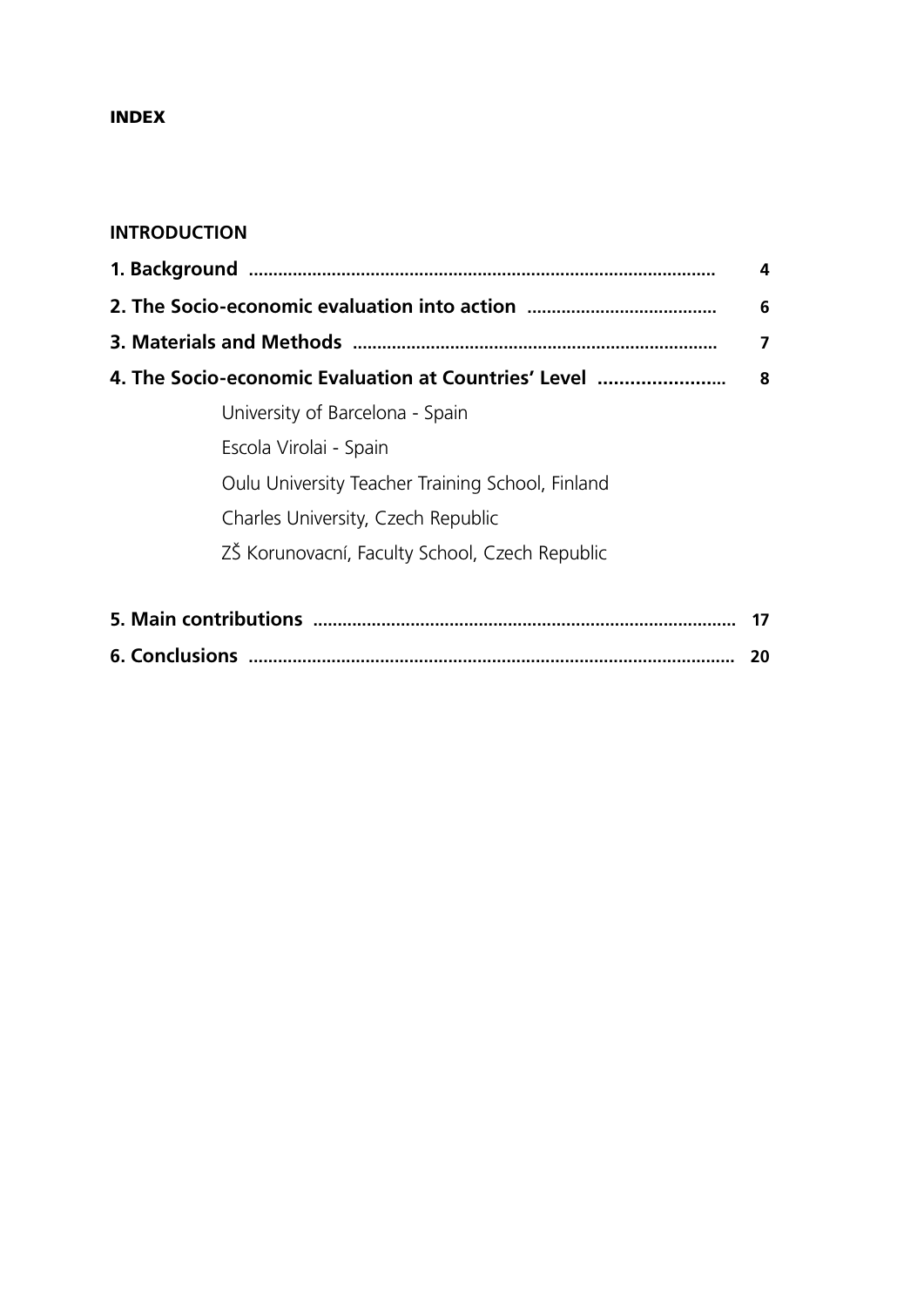### **D.6.1 Socio-economic evaluation of the DIY Lab1**

**Author** Juana M. Sancho Gil

**Colaborators University of Barcelona:** Anna Majó, Judit Onsès, Joan-Anton Sánchez **Virolai School:** Maria José Miranda, Paloma Llaquet **Charles University:** Miroslava Cernochová, Tomáš Jerábek, Petra Vankova **ZS Korunovacní:** Tomáš Komrska **University of Oulu:** Antti Peltonen, Paula Vaskuri

**Type of inform:** Internal / November, 2016

#### **Introduction**

This deliverable reports the socio-economic evaluation carried out to assess the impact of the introduction of a DIY Lab into schools and universities. DIYLabs were understood as flexible spaces for developing cross-curriculum projects, where participants introduce, develop and use inquiry-based projects based on their interests, connecting different subjects and topics, and using different kinds of educational resources, in particular digital technology (DT). In order to achieve this aim, through the whole Collaborative Action Research (CAR) process implemented (Reason and Bradbury, 2001), quantitative and qualitative data gathering methods have been developed to:

- 1. Evaluate the social impact of the DIYLab philosophies in primary, secondary and higher education in terms of:
	- The potential reduction of school disaffection and dropout rates;
	- The mitigation of teachers' fear and anxiety regarding digital technologies;
	- The impact on the digital divide.
- 2.Identify the economic impact in terms of:
	- Setting up and maintaining a DIY Lab;
	- The needed equipment and software;
	- The time investment needed by teachers and other educational actors.

**<sup>1</sup>** Part of this report has been published in: Sancho-Gil, J. M. & Rivera-Vargas, P. (2016). The Socio-Economic Evaluation of a European Project: The Diylab Case. Informatics, 3, 13, 1 -17. doi:10.3390/informatics3030013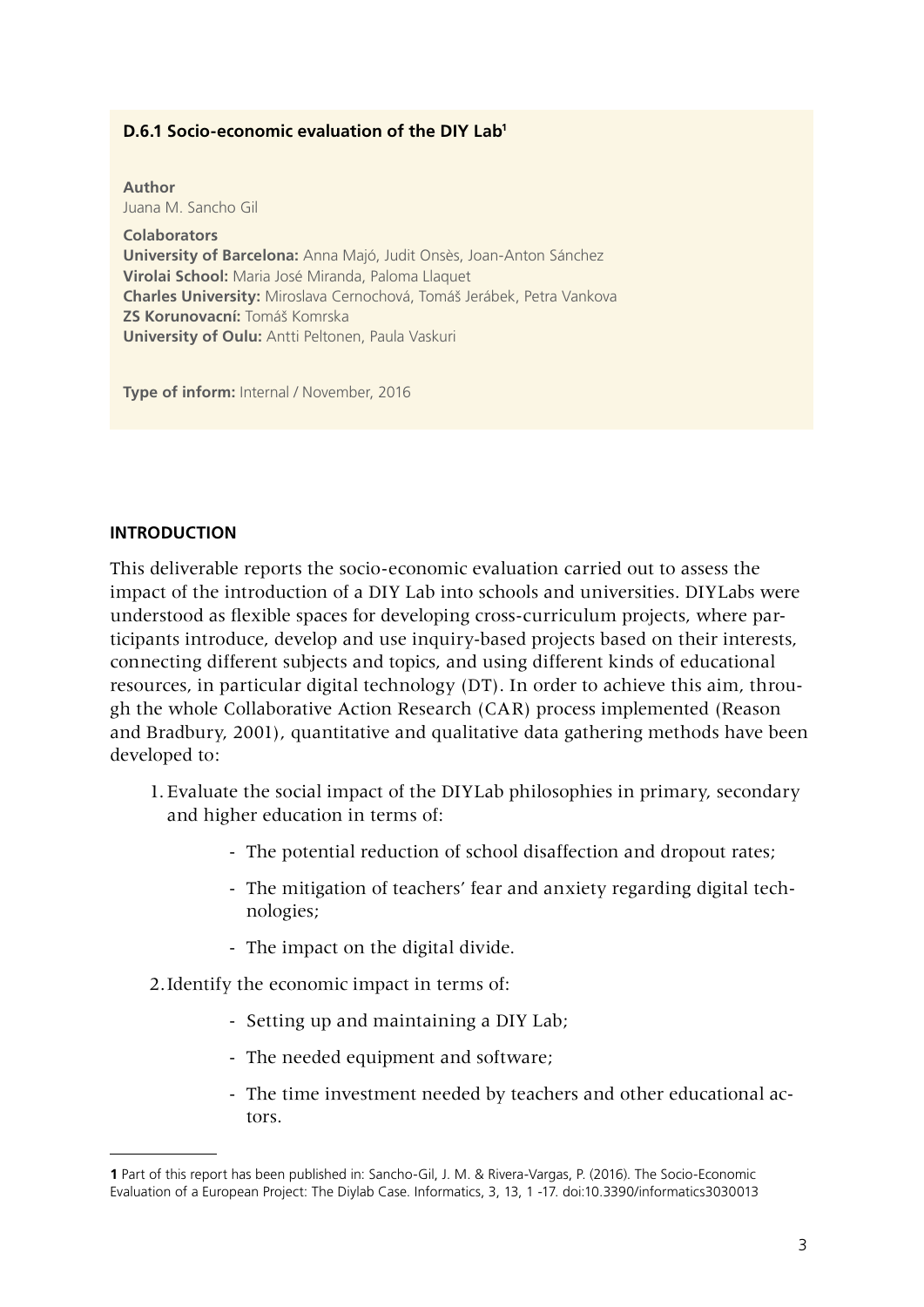The socio-economic impact review has been based on a range of conceptual and practical indicators of socio-economic significance in the educational area and will support the project by providing a transparent look at the costs of introducing a DIYLab into an educational context. These indicators include from reading to media literacy; digital educational divide; contribution to socio-economic development and employment; wider stakeholder participation and validation.

A fundamental requirement has been to take into account the wider socio-cultural context in which investments are made in order to realistically estimate their impact. The digital divide that runs along different age groups within a single society cannot be grasped in mere economic terms. In order to estimate and assess the cost of a DIYLab on digital competence in different educational and institutional contexts, it has been necessary to take into account the wider socio-cultural dimensions of such a Lab and to embed purely economic necessities into the wider existing cultural context.

This evaluation drawn on the data collected during the implementation phase (WP4) and co-assessment (WP5) of the project, in addition to conducting series of interviews with relevant stakeholders in each country (school administrators, teachers, students, parents, educational authorities). The data has been used to analyse:

- **·** The pros and cons of the pedagogical approach underlying DIY Lab philosophies;
- **·** The cost of the required infrastructure: wiring, connection rates, computers, peripherals, computer programs, etc.;
- **·** The average cost of the infrastructure needed for families to be able to benefit from the educational use of DIY Labs;
- **·** The amount of time invested by teachers in self-study activities and the cost of needed in-service professional development.

# **1. Background**

Safeguarding against an overly reductionist concept of socio-economic evaluation by acknowledging the social, human, professional and institutional costs alongside the purely economic costs of educational change is a first step in unlocking the complex nature of such an undertaking. However, even the very concept of cost has to be scrutinized. It appears in general that ''[. . .] assessing the cost-effectiveness of ICT in education is difficult, if not impossible, for at least four reasons – lack of meaningful data, variability in the implementation of ICT's, difficulty in generalizing from specific programs, and difficulty in assessing the value of qualitative educational differences'' (UNESCO, 1996). Given the idiosyncrasies of processes of educational change,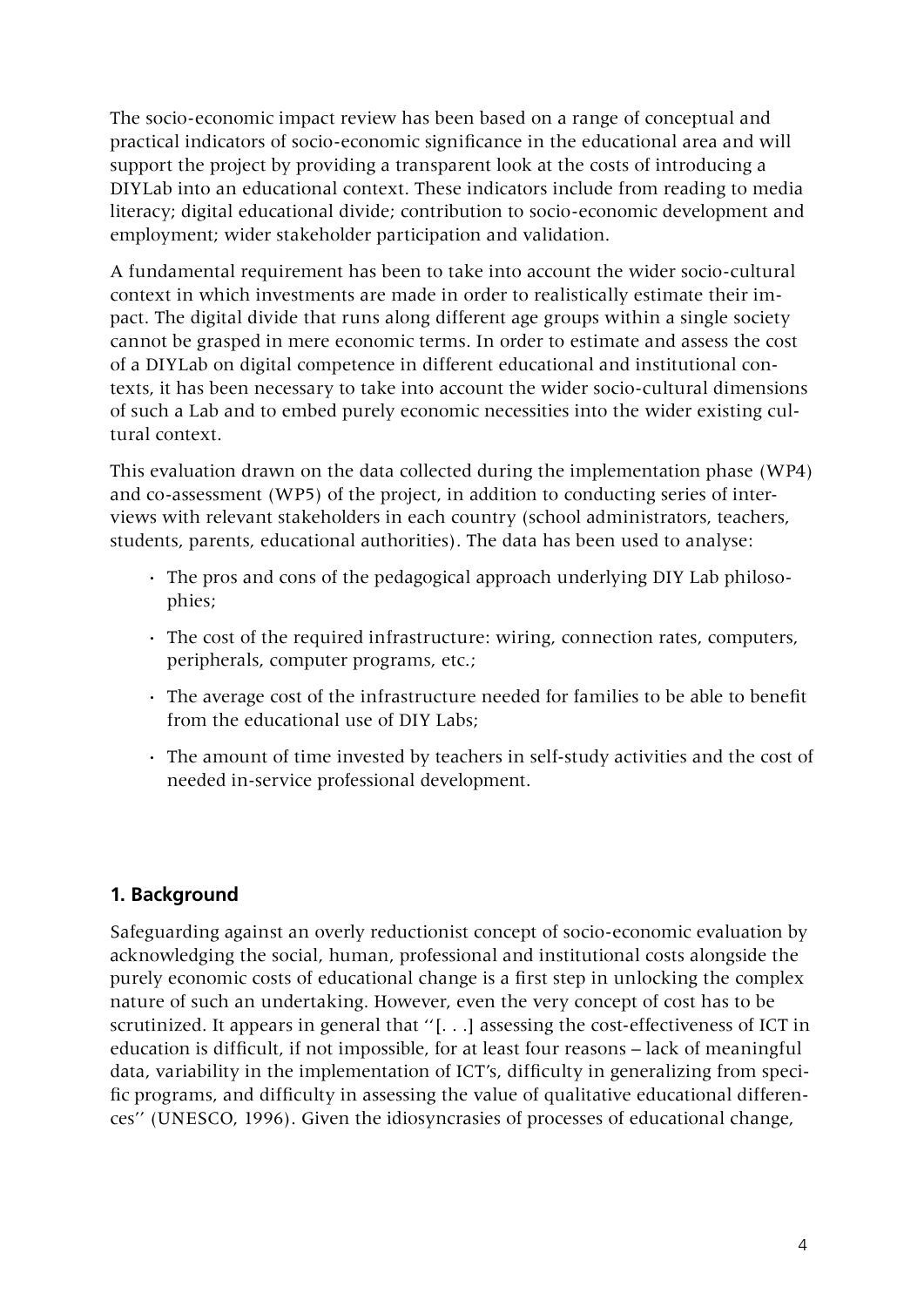what might easily have worked in one context can fail in another. Different levels of teacher motivation, differing student populations or very different learning environments themselves pose serious obstacles to scaling up educational change (Grace & Kenny, 2003; Hargreaves, 2002). The difficulty, however, in transferring effective solutions between schools, and even more between higher education institutions, puts the very idea of estimating the costs of educational change into question. The same investment might produce very different results (European Commission, 2004).

Similarly, it appears just as problematic comparing ''cost-effectiveness'', not between different projects, but rather on a temporal scale for one and the same project. On a temporal scale, socio-economic evaluations can be grouped into ''exploratory'' and ''solid'' studies (Georghiou, Rigby, & Cameron, 2002, 168). In order to estimate the cost/benefit relation of a given project the situation at a given point in time is usually compared to a later state. ''Solid'' explorations refer in this sense to studies that compare the real state of the project at two different points in time. Exploratory studies on the other hand, are unable to use comparable data, and have to base their evaluation on observations during the project's lifetime and projected into the future. The deeper issues to which this points, however, is the sustainability of (educational) change. All too often, the euphoria during project's start-up easily wears off and the results and changes achieved are overwritten by the treadmill of old accustomed practices. What might appear as impressive cost-effective achievement during the execution or the beginning of a project can easily turn into a waste of resources once funding and initial motivation has dried up. The question then becomes not to estimate certain effectiveness at a given point in time, but the requirements for turning initial investments into lasting value. For Georghiou, Rigby & Cameron (2002, p. 220):

> Socio-economic evaluation has the major function of identifying the outcomes and impacts of governmental programmes in all their variety and scale. Such programmes need endorsement by the democratic institutions which provide the resources which allow them to occur. Furthermore, such programmes require management to ensure appropriateness and the validity of the premises upon which such programmes are based. They also need management to ensure efficiency, control and effectiveness in their delivery. Evaluation must serve all these ends. It is a vital task, and the more difficult to achieve because of the complexity of the social and economic processes upon which programmes act. Without evaluation activities, governmental initiatives are blind, lacking the means to justification and to learning, to improvement and to excellence.

However, they also highlight its limits and expectations

Because intervention in the form of programme initiatives is intended to change the world, programmes which operate on a significant scale necessarily destroy the possibility of comparison, making the assessment of programme impacts difficult and measurements of net programme impact doubly so. Attempts to establish true net impacts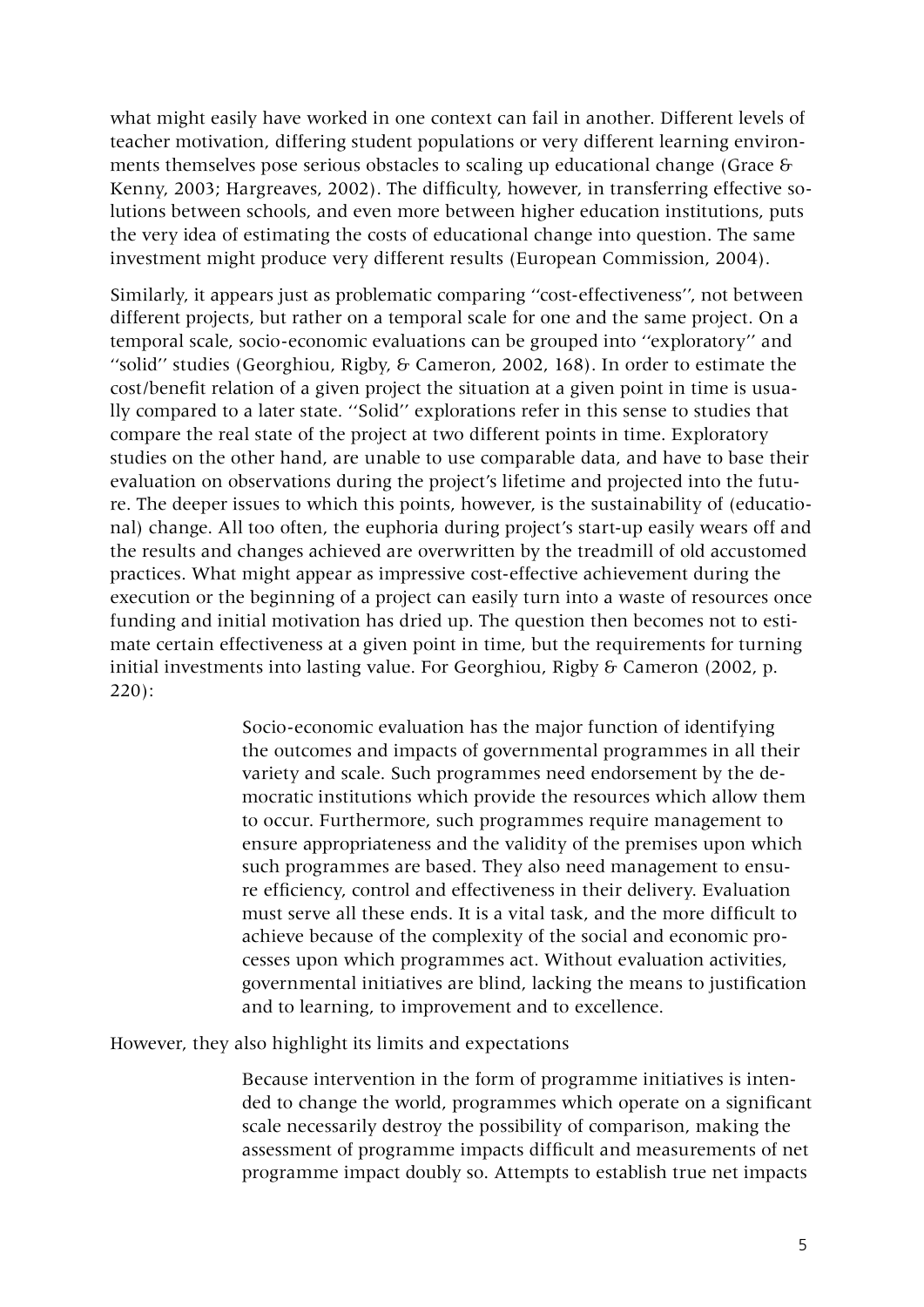therefore must invoke hypothetical and counterfactual constructions – to focus on what might have happened without the programme. Despite the difficulty of carrying through such an aim, it is essential to focus on additionality or net programme impact to obtain any sense and measure of programme action (Ibid, p. 220).

# **2. The Socio-economic evaluation into action**

In the design and implementation of DIYLab different assessment levels have been embedded. A fundamental one being the socio-economic evaluation to weigh the impact of the introduction of a DIYLab into schools and universities. Table 1 summarizes the different appraisal stages implanted across the project, highlighting the socio-economic assessment conducted at consortium level.

| Level      | Place    | Procedure                                                                                                    | Time                                                                     | Results                                                                                                           |
|------------|----------|--------------------------------------------------------------------------------------------------------------|--------------------------------------------------------------------------|-------------------------------------------------------------------------------------------------------------------|
| European   | External | Assessment of deliverables and<br>general project's development.                                             | Months 18th, 36th                                                        | Report highli-<br>ghting project's<br>strengths and<br>weaknesses<br>and recommen-<br>dations.                    |
| Consortium | External | A quality assurance committee<br>appointed by each participa-<br>ting country has assessed local<br>reports. | Months 25th, 35th                                                        | Reports identi-<br>fying project's<br>strengths,<br>weaknesses, at<br>country level,<br>and recommen-<br>dations. |
| Partners   | Internal | Collaborative action research<br>(curriculum evaluation, focus<br>groups.)                                   | Throughout the<br>entire project                                         | Imbedded in<br>the correspon-<br>ding delivera-<br>bles.                                                          |
| Teacher    | Internal | Rubrics and cross-country as-<br>sessment of DIY digital objects                                             | Throughout the<br>implementation<br>process                              | Students'<br>marks.                                                                                               |
| Consortium | Internal | Socio-economic dimensions                                                                                    | Data collected du-<br>ring the implemen-<br>tation process as a<br>whole | Reports hi-<br>ghlighting the<br>socio-economic<br>dimension.                                                     |

Table 1: DIYLab embedded evaluation levels.

At the different stages of the project implementation, diverse evaluation procedures have been enacted, each of them with different purposes and methods.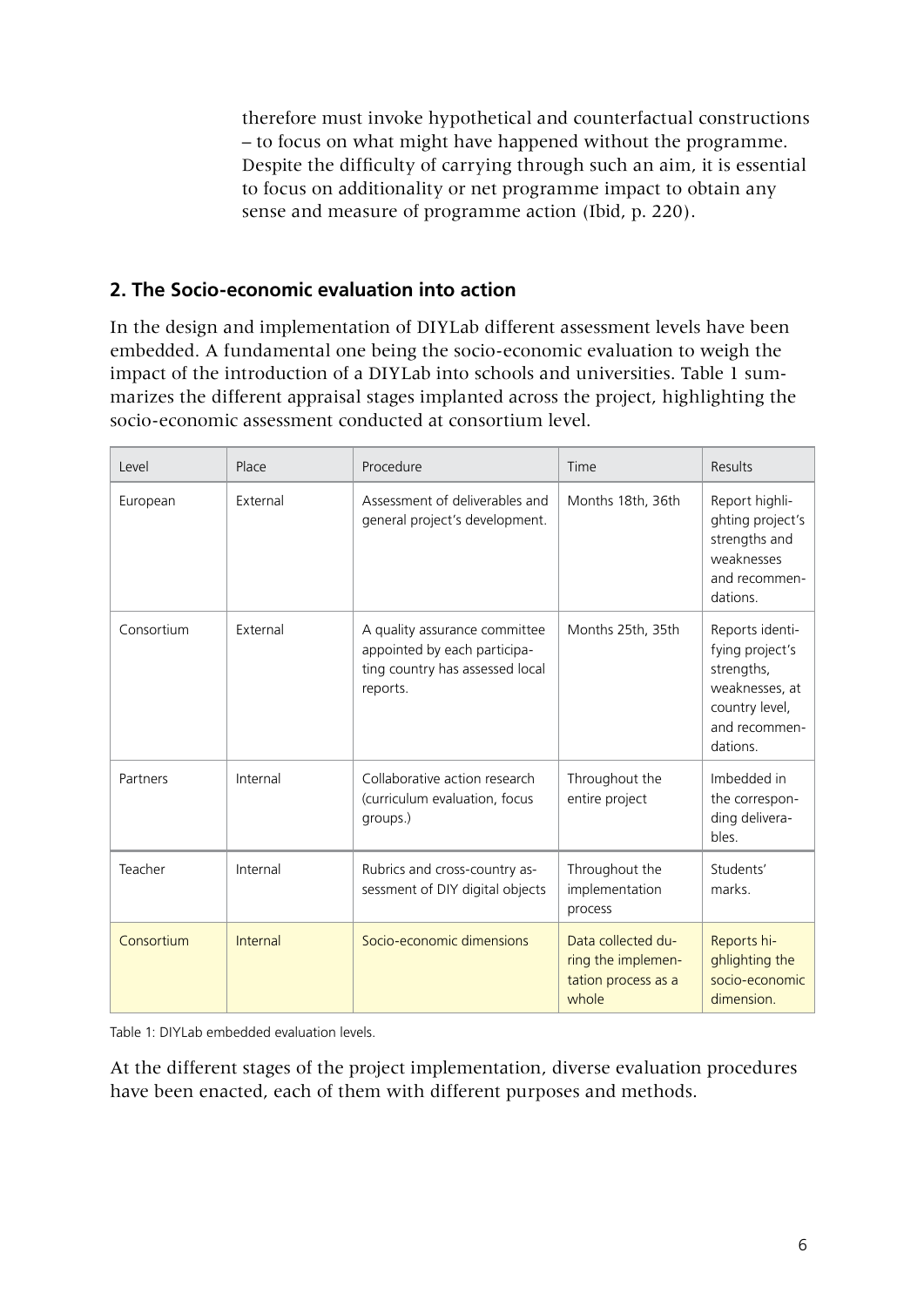# **3. Materials and Methods**

Taking into account that the hardest limits of school change, including those promoted by focussing the main actors (students and teachers) and taking into account meaningful learning cultures and contemporary technologies, seems to be in the "grammar" of schooling (Tyack & Tobin, 1994., we have carefully considered the different elements that shape educational institutions, in Foucault's (1994) terms, as powerful social dispositive. To foster stakeholders' involvement and the sustainability of the project, we have used a methodology based on the principles of Collaborative Action Research (CAR).

> A participatory, democratic process, concerned with developing practical knowing in the pursuit of worthwhile human purposes, grounded in a participatory worldview which we believe is emerging at this historical moment. It seeks to bring together action and reflection, theory and practice, in participation with other, in the pursuit of practical solutions to issues of pressing concern to people, and more generally the flourishing of the individual persons and their communities. (Reason and Bradbury, 2001, p. 1).

As represented in figure 1, each project's work package (WP) represents a circle of the CAR process involving all participants.



Figure 1. Collaborative Action Research circle.

### **Step 1 consisted of:**

**·** The analyses of the official documents that prescribed the primary and secondary education curricula, the syllabi of the participating schools and the universities degrees involved.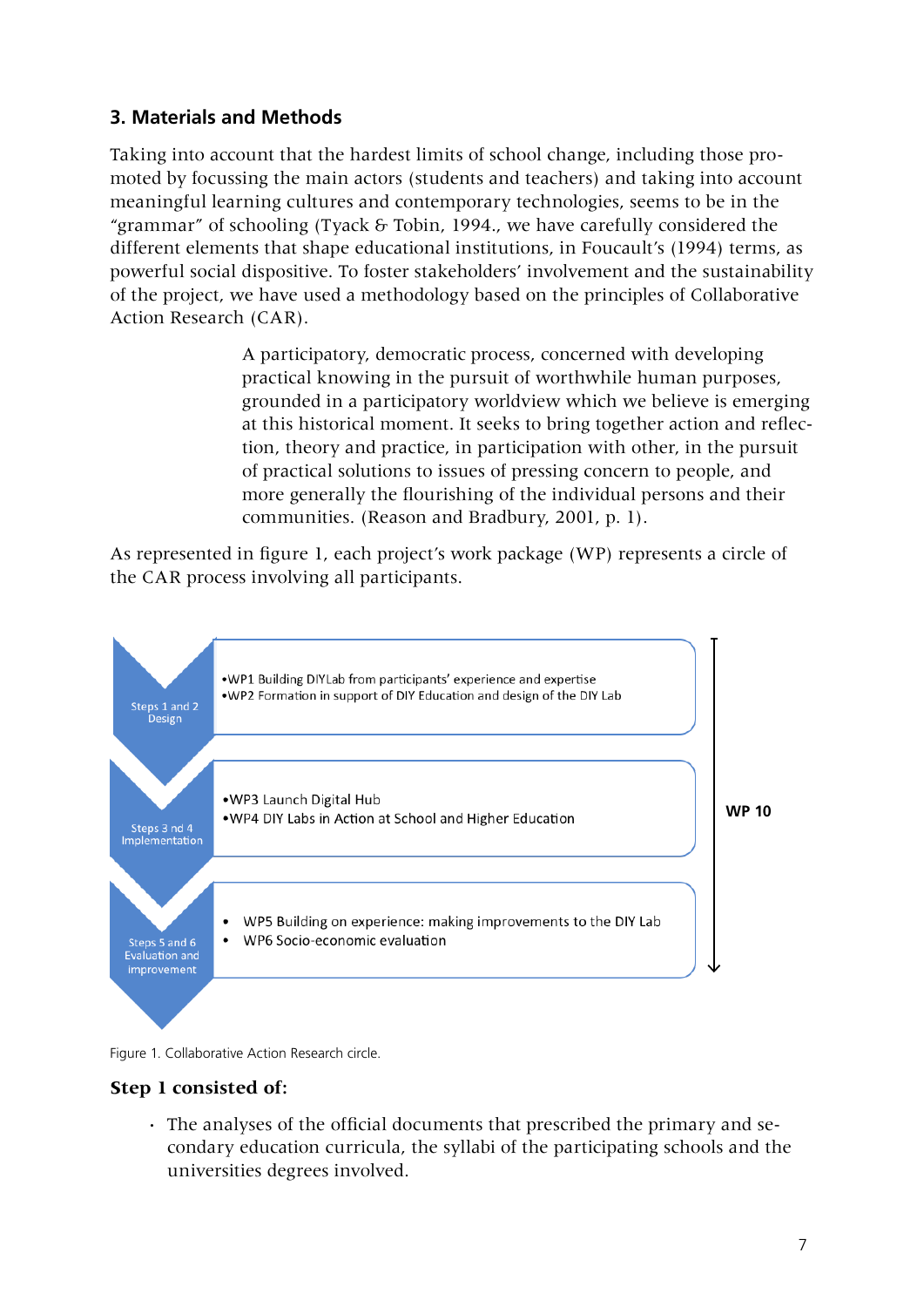**·** Fifteen focus groups (Barbour & Kitzinger, 1999; Kitzinger, 1995). Twelve with primary and secondary Spanish, Finnish and Czech students, teachers and parents, and three with Spanish and Czech higher education students and teachers.

**Step 2** involved the development of five professional development workshops (three for primary and secondary and two for university teachers) understood as an ongoing dialogical process of analysis and practice. The main aim of these workshops was to design key aspects for implementing DIYLabs in the different institutional contexts.

**Step 3** involved the design, implementation, and training for the participants, of the DIYLabHub , were DIY digital objects produced in the implementation of DIYLabs at schools and university are publicly shared.

**Step 4** consisted of the implementation of DIYLabs designed in step 2, in the five participating institutions following the DIY teaching and learning philosophy, based on inquiry-based projects, collaborative learning, creative problem solving, learning by doing, experiential learning, the development of critical thinking and creativity and the extensive use of digital technologies (Barkley, Cross & Major, 2004; Collins, & Halverson, 2011; Lau, 2011; Maaß & Artigue, 2013). As stated above, DIYLabs were understood as flexible spaces for developing cross-curriculum projects, where participants introduce, develop and use inquiry-based projects based on their interests, connecting different subjects and topics, and using different kinds of educational resources, in particular DT.

**Step 5** continuing the CAR cycle started in step 1, entailed the organisation once again of focus groups in order to evaluate from the participants' point of view the implementation of the DIYLabs. In each primary and secondary school, three focus groups for parents, teachers and students; and in each higher education institution, two for teachers and students were implemented.

**Step 6** the socio-economic evaluation draws on the analyses of the data collected through all project's steps.

In addition to data collected for the internal and public deliverables related to each WP, through all the project's stages we have kept textual, visual and audio-visual field notes (Banks, 2001; Pink, 2011).

# **4. The Socio-economic Evaluation at Countries' Level**

The following tables show indicators on the social and the economic impact of DI-YLab in the different partner's institutions.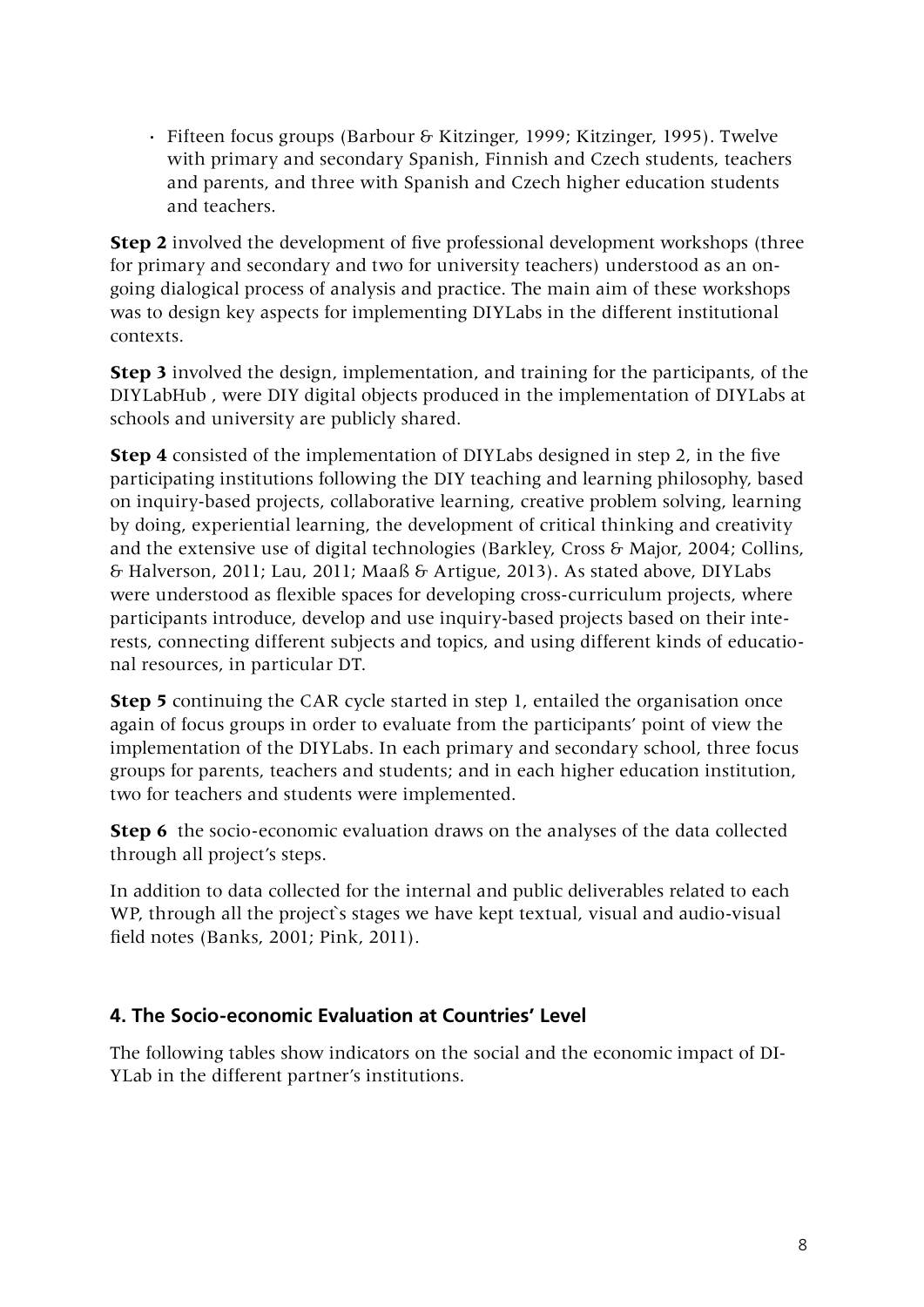# **University of Barcelona - Spain**

| <b>SOCIAL</b>                                                                                                                            |                                                                                                                                                                                                                                                                                                                                                                      |  |
|------------------------------------------------------------------------------------------------------------------------------------------|----------------------------------------------------------------------------------------------------------------------------------------------------------------------------------------------------------------------------------------------------------------------------------------------------------------------------------------------------------------------|--|
| Impact                                                                                                                                   | Evidence<br>According to students and teachers DIYLab                                                                                                                                                                                                                                                                                                                |  |
| The potential reduction<br>of disaffection and dro-<br>pout rates                                                                        | • Increases students' motivation for learning from the DIY philosophy, allowing them<br>to experiment different issues based on their own interest and motivation and with<br>different technologies.                                                                                                                                                                |  |
|                                                                                                                                          | • Goes beyond reproductive tests that do not reflect their learning.                                                                                                                                                                                                                                                                                                 |  |
|                                                                                                                                          | • Strengthens the fact that students can find their own productive way of learning<br>and to develop it in the classroom.                                                                                                                                                                                                                                            |  |
|                                                                                                                                          | • Makes visible the skills and aptitudes of students who are part of the classroom,<br>allowing to create working groups thoughtfully and being able to complement and<br>enhance the learning potential of the working group's members.                                                                                                                             |  |
| The mitigation fear and<br>anxiety regarding digital                                                                                     | • Promotes the need (initially triggered by the teachers) of creating a digital visual<br>object for reflecting and sharing their learning process.                                                                                                                                                                                                                  |  |
| technologies                                                                                                                             | • Makes both students and teachers aware of the impossibility of knowing<br>everything and the need to collaborate, even with external partners, regarding DT<br>challenges.                                                                                                                                                                                         |  |
| The impact on the digital<br>divide                                                                                                      | • Promotes the interest and importance of research as well as critical thinking when it<br>comes to accessing and interacting with DT.                                                                                                                                                                                                                               |  |
|                                                                                                                                          | • Builds on the interest and need to achieve meaningful and enjoyable learning inside<br>and outside the institution.                                                                                                                                                                                                                                                |  |
|                                                                                                                                          | • Can contribute to narrowing the digital divide as far as the university provides<br>students with the necessary infrastructure. But it can also increase it as students<br>complete the learning tasks at home and not everyone has access to the same<br>resources.                                                                                               |  |
| Aspects that can spur<br>or inhibit lifelong and li-<br>fe-wide learning skills re-<br>lated to the development<br>of digital competence | Both students and teachers become aware of the need of going on learning inside<br>and outside the university.                                                                                                                                                                                                                                                       |  |
| <b>ECONOMIC</b>                                                                                                                          |                                                                                                                                                                                                                                                                                                                                                                      |  |
| <b>Impact</b>                                                                                                                            | Evidence<br>According to students and teachers DIYLab                                                                                                                                                                                                                                                                                                                |  |
| Setting up and maintai-<br>ning a DIYLabs                                                                                                | • In most cases, it has been possible to develop the DIYLabs with the existing in-<br>frastructure of the University. Although both students and teachers are convinced<br>that if they had been able to access to more digital resources (computers, tablets,<br>software, etc.), their tasks would have been easier to perform and perhaps with<br>better results. |  |
|                                                                                                                                          | • There is an expressed need of creating further actions in relation of the visual digi-                                                                                                                                                                                                                                                                             |  |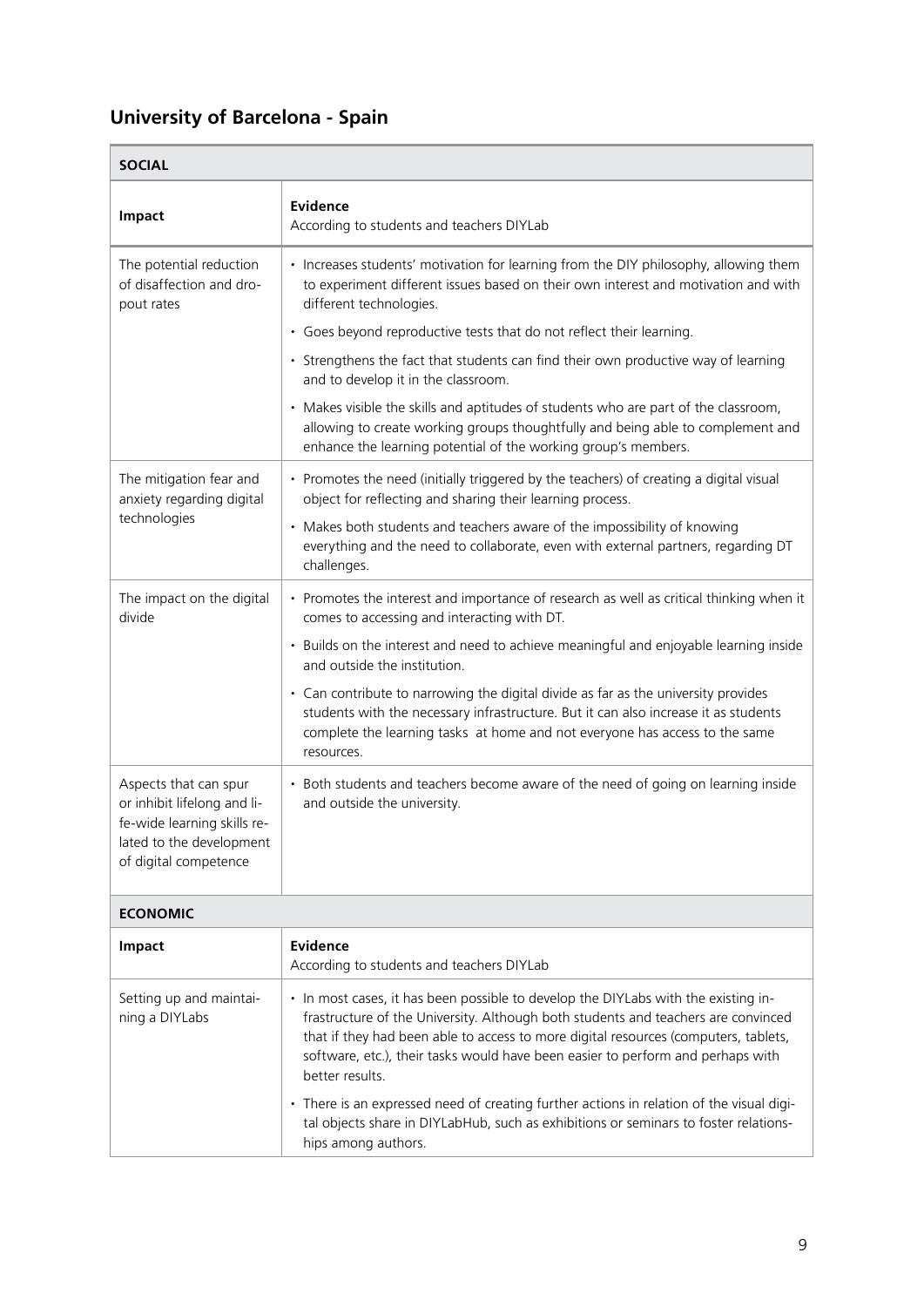| The cost the needed<br>equipment and software:<br>wiring, connection rates,<br>computers, peripherals,<br>computer programs, fur-<br>niture, plug, multi-func-<br>tional spaces, etc. | • It is necessary to have a hub where everyone can stay and share the material<br>produced, to connect people with projects and different purposes: informational,<br>generative, provocative<br>• Needs a minimum infrastructure to which students have access at home or at the<br>university.<br>• The head on the Unit in charge of the digital infrastructure of the Education<br>Campus - Unit that is being fundamental in the development of the educational<br>innovation that supports DIYLab-, expressed us her concern about the difficulty for<br>a public university to update it digital resources to the emerging necessities. Adap-<br>ting spaces and infrastructure to these needs (flexible and multi-functional spaces,<br>mobile devises, plugging, etc.) is today far beyond its economic capability. |
|---------------------------------------------------------------------------------------------------------------------------------------------------------------------------------------|------------------------------------------------------------------------------------------------------------------------------------------------------------------------------------------------------------------------------------------------------------------------------------------------------------------------------------------------------------------------------------------------------------------------------------------------------------------------------------------------------------------------------------------------------------------------------------------------------------------------------------------------------------------------------------------------------------------------------------------------------------------------------------------------------------------------------|
| The average cost of the<br>infrastructure needed<br>for families to be able to<br>benefit from the educa-<br>tional use of DIY Labs;                                                  | • At home, students and teachers would require a standard PC, with multimedia<br>capability, an updated web browser and broadband Internet connection. They also<br>need time to improve their digital literacy skills, something difficult when some<br>students have a part-time job, and some teachers only have a part-time job at the<br>university.                                                                                                                                                                                                                                                                                                                                                                                                                                                                    |
| The amount of time<br>invested by teachers<br>in self-study activities<br>and the cost of needed<br>in-service professional<br>development.                                           | • Increases the need providing teachers an updated professional development and<br>students a more challenging teaching and learning situations. The main aim being<br>they lose their fear to confront the idea that they do not know everything and do<br>not have to know everything. Rather, teachers must learn to know accompany<br>students in their own learning process and students must be ready to face uncer-<br>tainties.<br>• It heightens the need of spaces for sharing and learning between teachers and<br>students, from the same degree and from others.                                                                                                                                                                                                                                                |

# **Escola Virolai - Spain**

| <b>SOCIAL</b>                                       |                                                                                                                                     |  |
|-----------------------------------------------------|-------------------------------------------------------------------------------------------------------------------------------------|--|
| <b>Impact</b>                                       | Evidence<br>According to students and teachers DIYLab                                                                               |  |
| The potential reduction<br>of disaffection and dro- | • Promotes more activities outside the classroom and the playground. Any space is<br>likely to be used                              |  |
| pout rates                                          | • Strengthens the independent work of students.                                                                                     |  |
|                                                     | Introduces the idea of flexibility in the way students work regarding time, physical<br>$\bullet$<br>processes, relationships, etc. |  |
|                                                     | Extends learning spaces beyond the classroom and the school.<br>$\bullet$                                                           |  |
|                                                     | Allows to incorporate learning and experiences acquired outside the classroom and<br>$\bullet$<br>non-academic skills               |  |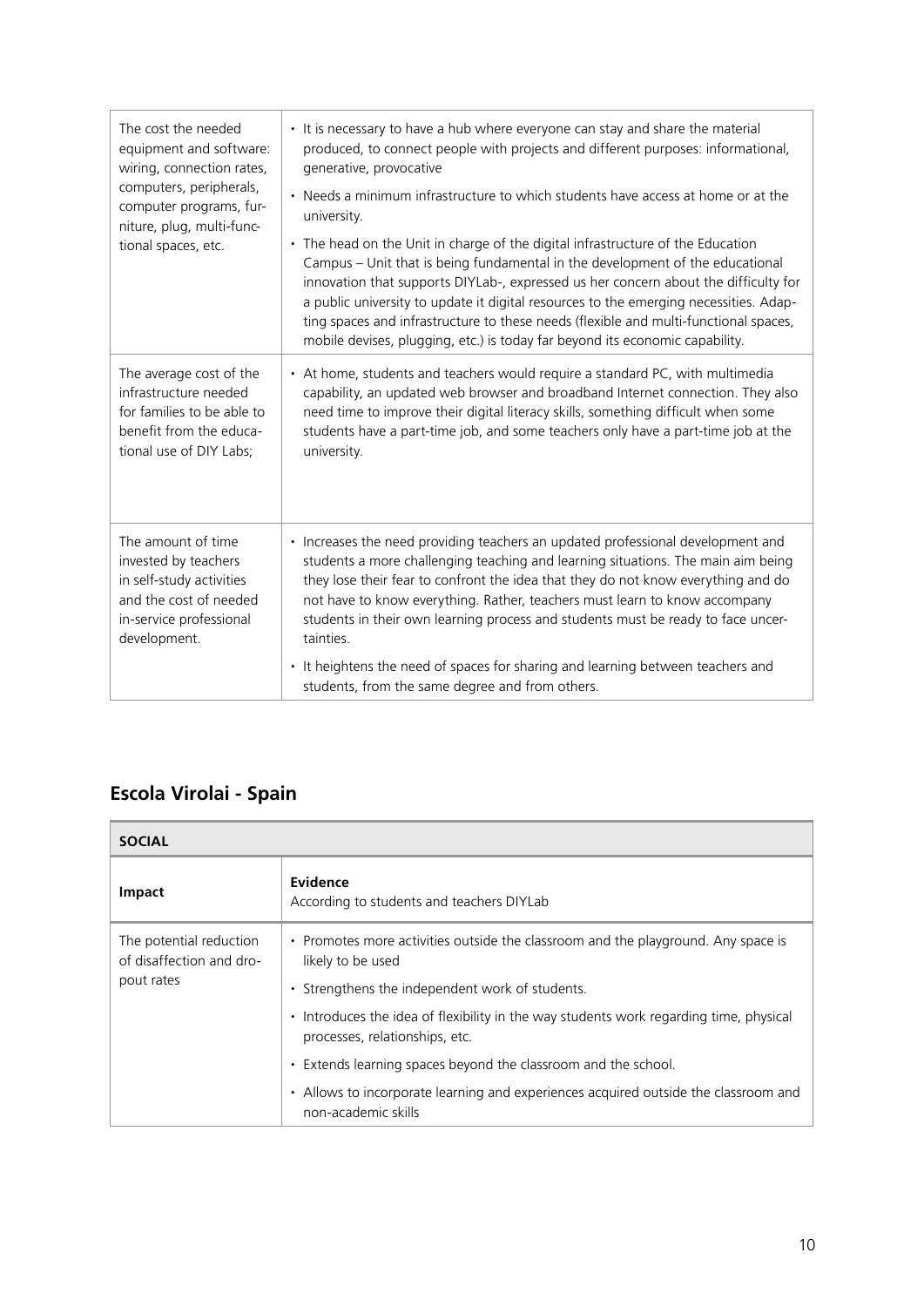| The mitigation fear and<br>anxiety regarding digital<br>technologies                                                                     | • Changes teachers' (and students) attitude. They give up the idea of wanting to<br>know everything and take an attitude of mutual learning.                                                                                                                                                                                                                                                                                                                                                                                                                             |
|------------------------------------------------------------------------------------------------------------------------------------------|--------------------------------------------------------------------------------------------------------------------------------------------------------------------------------------------------------------------------------------------------------------------------------------------------------------------------------------------------------------------------------------------------------------------------------------------------------------------------------------------------------------------------------------------------------------------------|
|                                                                                                                                          | • Fosters peer education within the educational community, organically, not schedu-<br>led before the start, based on the needs and capabilities of the group.                                                                                                                                                                                                                                                                                                                                                                                                           |
|                                                                                                                                          | • It is better developed with two teachers in the classroom: co-teaching.                                                                                                                                                                                                                                                                                                                                                                                                                                                                                                |
|                                                                                                                                          | • It needs the collaboration and advice from colleagues or external mentors with<br>greater expertise in the use of tools and programs                                                                                                                                                                                                                                                                                                                                                                                                                                   |
| The impact on the digital<br>divide                                                                                                      | • Calls for the adaptation of the teaching and learning processes taking into account<br>the students' digital skills and promoting learning among-equals,                                                                                                                                                                                                                                                                                                                                                                                                               |
|                                                                                                                                          | • It entails being very attentive and responsive to applications and tools that students<br>use in their personal lives, while studying their educational potential.                                                                                                                                                                                                                                                                                                                                                                                                     |
|                                                                                                                                          | • It fosters a permanent attitude of teacher-learner.                                                                                                                                                                                                                                                                                                                                                                                                                                                                                                                    |
| The impact on the digital<br>divide                                                                                                      | • Calls for the adaptation of the teaching and learning processes taking into account<br>the students' digital skills and promoting learning among-equals,                                                                                                                                                                                                                                                                                                                                                                                                               |
|                                                                                                                                          | • It entails being very attentive and responsive to applications and tools that students<br>use in their personal lives, while studying their educational potential.                                                                                                                                                                                                                                                                                                                                                                                                     |
|                                                                                                                                          | • It fosters a permanent attitude of teacher-learner.                                                                                                                                                                                                                                                                                                                                                                                                                                                                                                                    |
| Aspects that can spur<br>or inhibit lifelong and li-<br>fe-wide learning skills re-<br>lated to the development<br>of digital competence | Stimulates<br>· Specific study spaces, both for teachers and students, to further explore the pro-<br>jects' topics.<br>• Incorporating digital technologies (tablet, computer, etc.) as a tool for study and<br>learning at the same level as the biro, folder, book, etc.<br>• The use of new programs, tools and applications that students bring from their<br>outside of school environment for the realization of learning products<br>Inhibits<br>• The excessive use of digital technologies without considering the feelings and emo-<br>tions of the students. |
|                                                                                                                                          |                                                                                                                                                                                                                                                                                                                                                                                                                                                                                                                                                                          |
| <b>ECONOMIC</b>                                                                                                                          |                                                                                                                                                                                                                                                                                                                                                                                                                                                                                                                                                                          |
| Impact                                                                                                                                   | Evidence<br>According to students and teachers DIYLab                                                                                                                                                                                                                                                                                                                                                                                                                                                                                                                    |
| Setting up and maintai-<br>ning a DIYLabs                                                                                                | • According to students, teachers and parents, setting up and maintaining a DIYLabs<br>entails:                                                                                                                                                                                                                                                                                                                                                                                                                                                                          |
|                                                                                                                                          | • More support staff in the classroom with expertise in the in matters under study<br>and / or with training on the implementation of the DIY philosophy in the class-<br>room.                                                                                                                                                                                                                                                                                                                                                                                          |
|                                                                                                                                          | • Checking schedules and the distribution of teaching time of teachers in charge of<br>implementing DIYLabs.                                                                                                                                                                                                                                                                                                                                                                                                                                                             |
|                                                                                                                                          | • Having enough time to prepare material for work and give to students based on<br>their interests.                                                                                                                                                                                                                                                                                                                                                                                                                                                                      |
|                                                                                                                                          |                                                                                                                                                                                                                                                                                                                                                                                                                                                                                                                                                                          |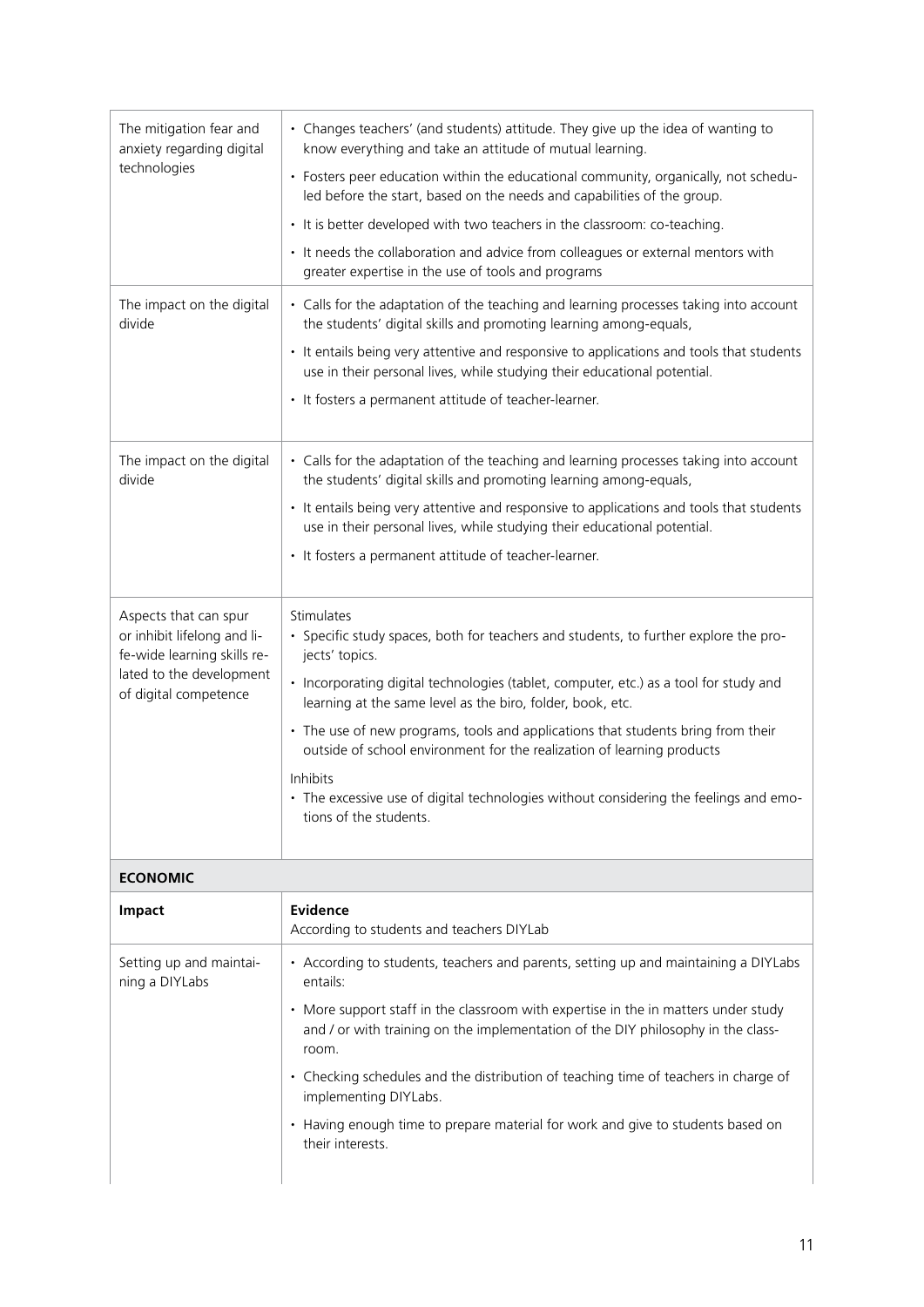|                                                                                                                                             | • Allocating space in the Initial Course Meetings for the development of new projects<br>DIY.                                                                                                                                                                                                                                                                                                                                                                                                                                                                                              |
|---------------------------------------------------------------------------------------------------------------------------------------------|--------------------------------------------------------------------------------------------------------------------------------------------------------------------------------------------------------------------------------------------------------------------------------------------------------------------------------------------------------------------------------------------------------------------------------------------------------------------------------------------------------------------------------------------------------------------------------------------|
|                                                                                                                                             | • In secondary education, the allocation of compact schedules to surpass the frag-<br>mentation of disciplines.                                                                                                                                                                                                                                                                                                                                                                                                                                                                            |
|                                                                                                                                             | · Systematizing the meta-cognition or reflecting on the learning achieved as a DIY<br>product (what, how and why).                                                                                                                                                                                                                                                                                                                                                                                                                                                                         |
|                                                                                                                                             | • Removing the time and space barriers to develop DIY projects (use of school recess<br>hours and all areas of the school beyond the classroom).                                                                                                                                                                                                                                                                                                                                                                                                                                           |
|                                                                                                                                             | • Participating DIYLab project meetings.                                                                                                                                                                                                                                                                                                                                                                                                                                                                                                                                                   |
|                                                                                                                                             | • Showing DIYLab products to the educational community (parents meetings and<br>Senate).                                                                                                                                                                                                                                                                                                                                                                                                                                                                                                   |
| The cost the needed<br>equipment and software:<br>wiring, connection rates,<br>computers, peripherals,                                      | • A laptop per student, which contributes to the development of autonomy and res-<br>ponsibility for their own resources. Purchased by school to lower costs, but cost is<br>borne by families who are helped through the foundation that manages the school<br>in case of not being able to take charge.                                                                                                                                                                                                                                                                                  |
| computer programs, fur-<br>niture, plug, multi-func-                                                                                        | • A laptop for every teacher. The cost is borne by the school.                                                                                                                                                                                                                                                                                                                                                                                                                                                                                                                             |
| tional spaces, etc                                                                                                                          | · Good wi-fi system in all indoor school.                                                                                                                                                                                                                                                                                                                                                                                                                                                                                                                                                  |
|                                                                                                                                             | • Video projector and sound system in every classroom or learning space                                                                                                                                                                                                                                                                                                                                                                                                                                                                                                                    |
|                                                                                                                                             | • Plugs arranged regularly within different school areas                                                                                                                                                                                                                                                                                                                                                                                                                                                                                                                                   |
|                                                                                                                                             | • Furniture allowing mobility to organize spaces according to the needs of each<br>moment.                                                                                                                                                                                                                                                                                                                                                                                                                                                                                                 |
|                                                                                                                                             | • A person in charge of computer maintenance: computer technician.                                                                                                                                                                                                                                                                                                                                                                                                                                                                                                                         |
|                                                                                                                                             | • Free Software (Google) vs. payment software (Windows                                                                                                                                                                                                                                                                                                                                                                                                                                                                                                                                     |
| The average cost of the<br>infrastructure needed<br>for families to be able to<br>benefit from the educa-<br>tional use of DIY Labs;        | • The laptop bought at reduced price to school and broadband Internet connection.                                                                                                                                                                                                                                                                                                                                                                                                                                                                                                          |
| The amount of time<br>invested by teachers<br>in self-study activities<br>and the cost of needed<br>in-service professional<br>development. | • The school should always allocate spaces for the professional development of tea-<br>chers, but with more intensity in relation to issues arising from the use of new ways<br>of learning and teaching as proposed by the DIYLAb, both of pedagogical and te-<br>chnological digital. This has an economic cost for the school, but it is assumed that<br>the consequence of not providing such spaces is to move away from the challenges<br>of real education and end up as a closed school to its surroundings. These training<br>areas require to find time and spaces meet, to talk |
|                                                                                                                                             | • Stimulate the use of technology by students as a vehicle for the expression of indivi-<br>dual and collective creativity and talent in ways they feel comfortable.                                                                                                                                                                                                                                                                                                                                                                                                                       |
|                                                                                                                                             | • stimulate use of technology by students as a vehicle for the expression of individual<br>creativity and talent in what feels comfortable.                                                                                                                                                                                                                                                                                                                                                                                                                                                |
|                                                                                                                                             | • Inhibitt professional development activities in relation of teaching and school orga-<br>nization that do not take into account the digital world.                                                                                                                                                                                                                                                                                                                                                                                                                                       |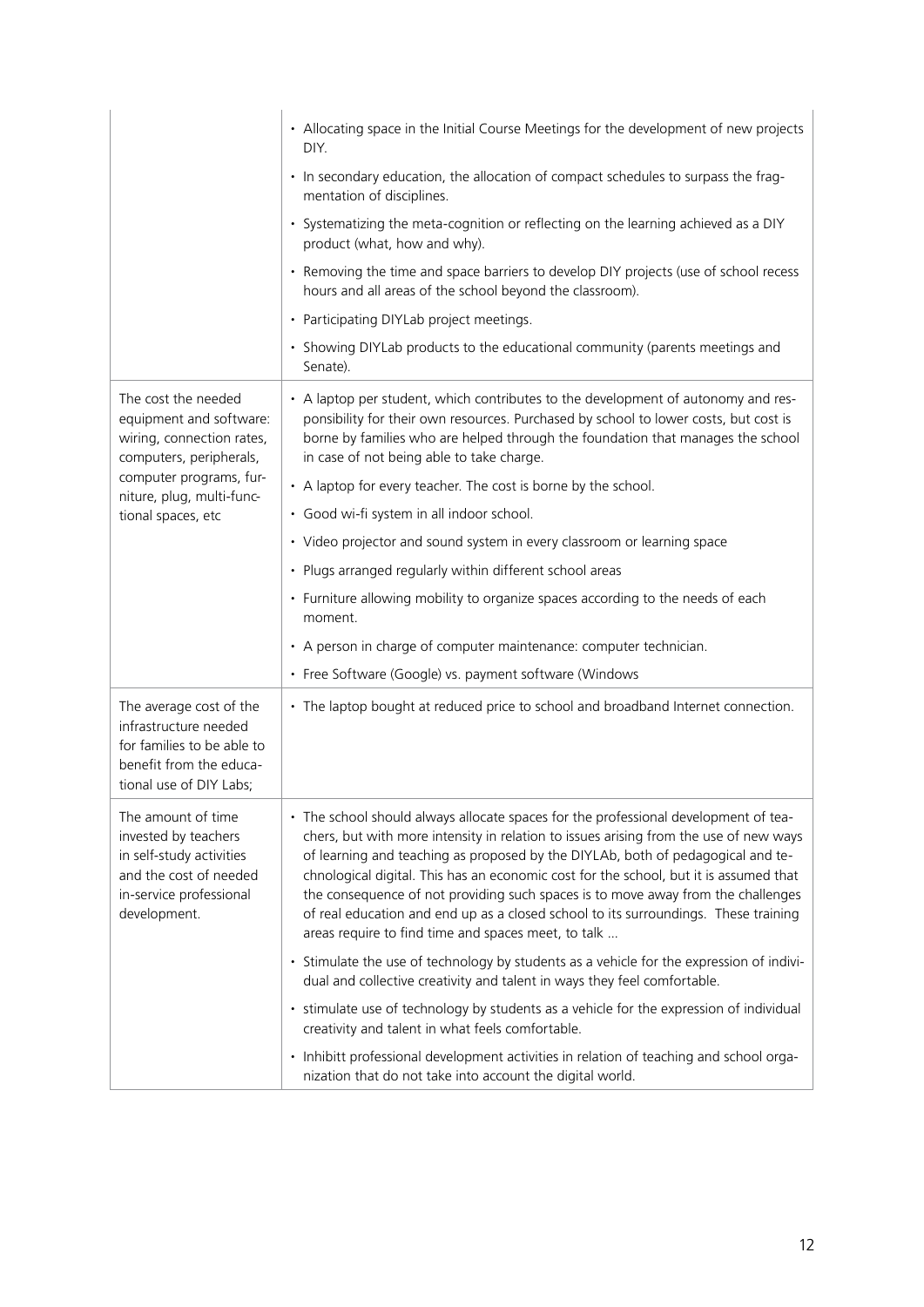#### **Final observations and remarks**

#### **For primary education**

- **·** It has been a very positive experience, which has resulted into a high socio-economic impact, in terms of internal school relationships with the educational community, and with a significant social impact among some external sectors of education.
- **·** The involvement of teacher and school's management team has favoured the development of the project.
- **·** The sharing, between teaching, of the best practices emerging from the project has led other teachers to incorporate this methodology in their way of approaching teaching and learning.

#### **For secondary education**

The participation in the project has given us the opportunity to deeply reflect, as a team, on the purposes of learning and the tools and methodologies we used. This in itself is already highly remarkable because the schools do very often a lot of work, but allocate little time to reflect. But it is even more notable when, as it has been in this case, this reflection leads us to reach a consensus and change. Thanks to DIYLab project the school has incorporated organizational, methodological and evaluation changes that have helped us to consolidate projects where students learn in an interdisciplinary way, in real contexts, putting their creativity and expertise to solve challenges collectively and where technology plays an important role for creating, communicating and sharing their learning products. With the project now all learning activities end with a reflection that helps students become aware of what we learn, how we learn it and why.

# **Oulu University Teacher Training School, Finland**

| <b>SOCIAL</b>               |                                                                                        |
|-----------------------------|----------------------------------------------------------------------------------------|
| Impact                      | Evidence<br>According to students and teachers DIYLab                                  |
| The potential reduction     | • According to the feedback of the pupils the DIYLab activities were able to increase  |
| of disaffection and dro-    | the contentment in school. We are unable to evaluate the dropout rates. (A dro-        |
| pout rates                  | pout relation is irrelevant in the lower school levels?)                               |
| The mitigation fear and     | • New ICT methods and technologies were applied to the teaching, among the             |
| anxiety regarding digital   | teachers of the project, but it is hard to say if it is because of the reduced fear or |
| technologies                | increased interest.                                                                    |
| The impact on the digital   | • The group work and collaborative methods equalized differences and gave a chan-      |
| divide                      | ce to participate also to less skilled pupils.                                         |
| Aspects that can spur       | • According to the feedback of pupils they were anxious to pay more attention to the   |
| or inhibit lifelong and li- | project work after the DIYLab activities. Pupils found that they must pay attention    |
| fe-wide learning skills re- | to the timetable more carefully in the future and they wished to have more             |
| lated to the development    | resources (time and skills) to finalize the outputs. According to the feedback we can  |
| of digital competence       | say that pupils find the life-long learning motivation and importance.                 |
| <b>ECONOMIC</b>             |                                                                                        |
| Impact                      | Evidence<br>According to students and teachers DIYLab                                  |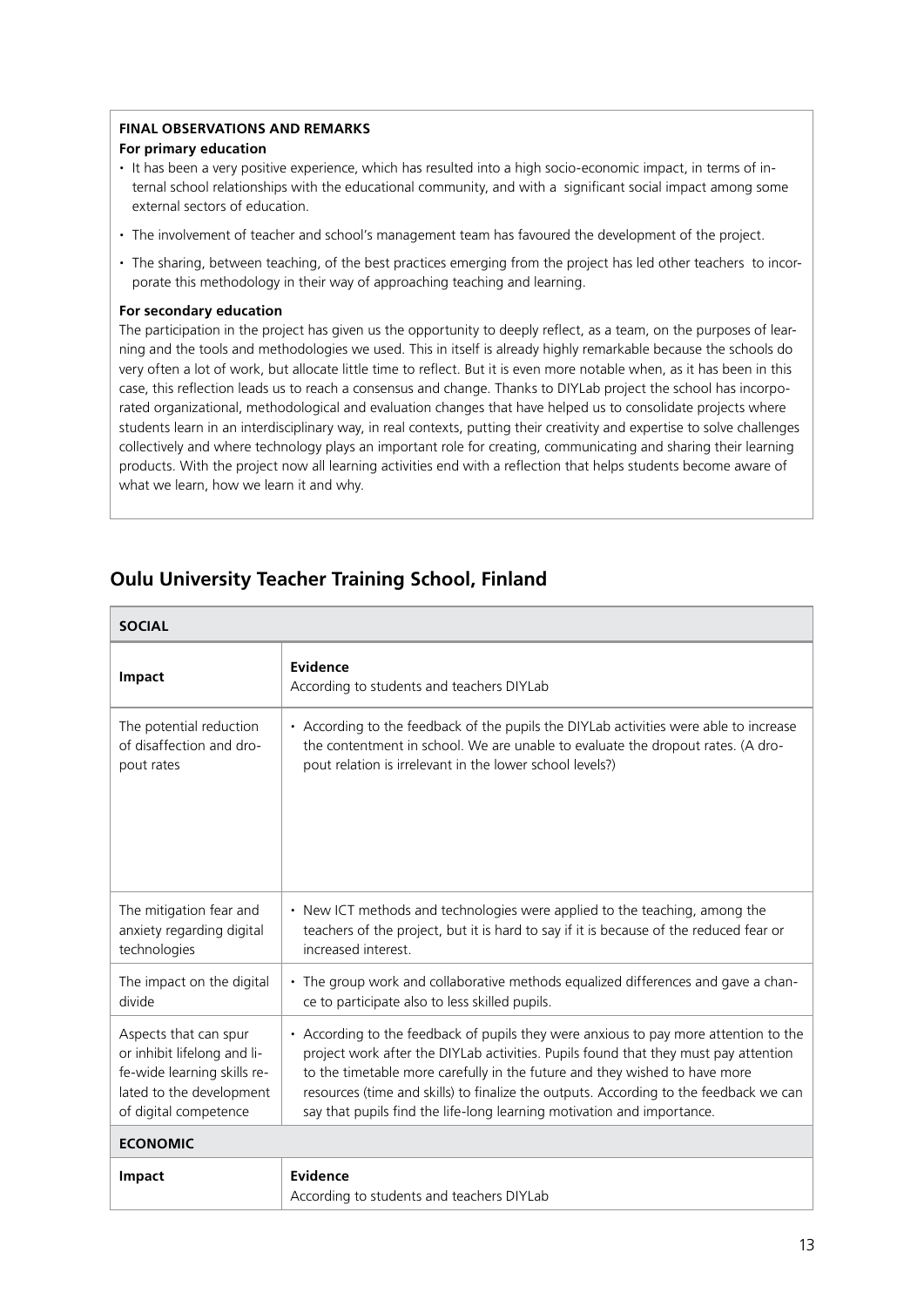| Setting up and maintai-<br>ning a DIYLabs                                                                                                                                             | • In primary school of Koskela, Oulu the teachers have rearranged the DIYLabs<br>successfully. In secondary school, they have launched new EU project where they<br>will learn from DIYLab project and have similar kind of activity which supports the<br>self-regulation of high school students.                                              |
|---------------------------------------------------------------------------------------------------------------------------------------------------------------------------------------|--------------------------------------------------------------------------------------------------------------------------------------------------------------------------------------------------------------------------------------------------------------------------------------------------------------------------------------------------|
| The cost the needed<br>equipment and software:<br>wiring, connection rates,<br>computers, peripherals,<br>computer programs, fur-<br>niture, plug, multi-func-<br>tional spaces, etc. | • There must be reasonable infrastructure in schools when applying DIY philosophy.<br>In teacher training schools in Oulu the infra has been ready for this kind of activi-<br>ties.                                                                                                                                                             |
| The cost the needed<br>equipment and software:<br>wiring, connection rates,<br>computers, peripherals,<br>computer programs, fur-<br>niture, plug, multi-func-<br>tional spaces, etc. | • There must be reasonable infrastructure in schools when applying DIY philosophy.<br>In teacher training schools in Oulu the infra has been ready for this kind of activi-<br>ties.                                                                                                                                                             |
| The average cost of the<br>infrastructure needed<br>for families to be able to<br>benefit from the educa-<br>tional use of DIY Labs;                                                  | • Some of the secondary school pupils used their smart phones for DIYLab project. It<br>can be seen that average smart phone is useful in activities like DIYLab. Neverthe-<br>less, in Finland it is not necessary to have infrastructure in home because we see<br>that in school activities the school must provide all the equipment needed. |
| The amount of time<br>invested by teachers<br>in self-study activities<br>and the cost of needed<br>in-service professional<br>development.                                           | • Mutual understanding needs discussion and co-operative planning. The exact<br>time is impossible to count. Teachers discuss for example between the classes and<br>on lunch time. Nevertheless, it has been essential to have common time slot for<br>planning.                                                                                |

# **Charles University, Czech Republic**

| <b>SOCIAL</b>                                                     |                                                                                                                                                                                                                                                                                                                                                                                                                                                                                                                                                                                                                                                                                                      |  |
|-------------------------------------------------------------------|------------------------------------------------------------------------------------------------------------------------------------------------------------------------------------------------------------------------------------------------------------------------------------------------------------------------------------------------------------------------------------------------------------------------------------------------------------------------------------------------------------------------------------------------------------------------------------------------------------------------------------------------------------------------------------------------------|--|
| <b>Impact</b>                                                     | Evidence<br>According to students and teachers DIYLab                                                                                                                                                                                                                                                                                                                                                                                                                                                                                                                                                                                                                                                |  |
| The potential reduction<br>of disaffection and dro-<br>pout rates | Interdisciplinary/cross subjects collaboration of teachers; engagement of students<br>$\bullet$<br>into common collaboration cross subjects and study programs (sharing of outcomes<br>produced by students of other study programs, feedback gained from other stu-<br>dents; showing different approaches applied by students in another subjects and<br>study programs); timetable arrangement of courses - time and organizational con-<br>ditions for common meetings; emphasis on applicational contexts of DT (in frame<br>of didactics of IT or DT), on content contexts of activities / work following practical<br>usability of outcomes / topics / problems - meaningfulness of outcomes. |  |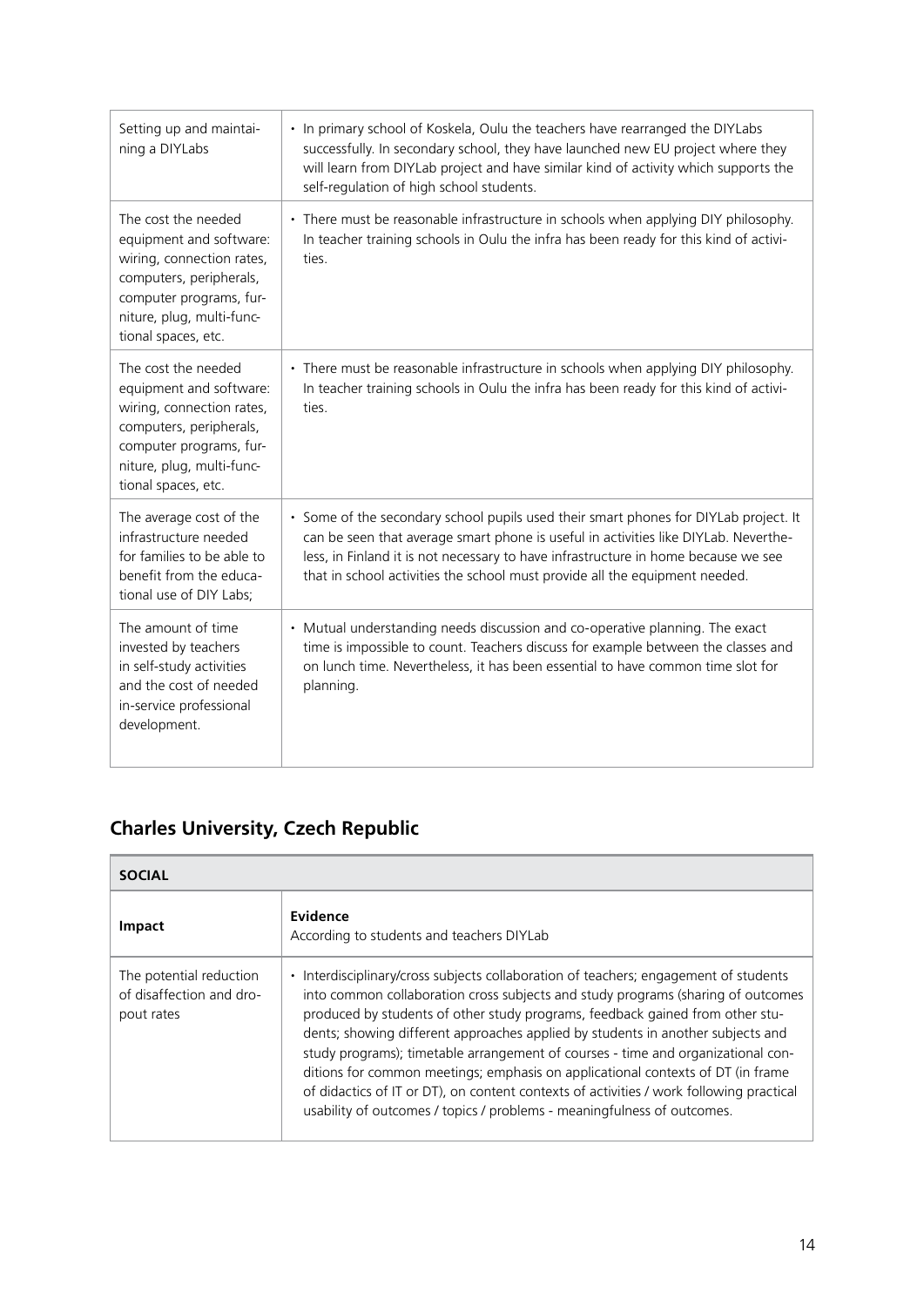| The mitigation fear and<br>anxiety regarding digital<br>technologies                                                                                                                  | • No evidence.                                                                                                                                                                                                                                                        |
|---------------------------------------------------------------------------------------------------------------------------------------------------------------------------------------|-----------------------------------------------------------------------------------------------------------------------------------------------------------------------------------------------------------------------------------------------------------------------|
| The impact on the digital<br>divide                                                                                                                                                   | • No evidence; improvement of understanding the content contexts of usage of<br>digital competence - connection of content and forms in work with digital compe-<br>tence.                                                                                            |
| Aspects that can spur<br>or inhibit lifelong and li-<br>fe-wide learning skills re-                                                                                                   | • Spur: possibility to visualize (learning) processes and subsequent communication/<br>sharing (own) ideas/ procedures; links and connections of training in digital<br>competences in a context of solved (pedagogical) problems.                                    |
| lated to the development<br>of digital competence                                                                                                                                     | • Inhibit: interdisciplinary collaboration with students; incompetence to apply DT as a<br>tool to record and visualize learning process.                                                                                                                             |
| <b>ECONOMIC</b>                                                                                                                                                                       |                                                                                                                                                                                                                                                                       |
| <b>Impact</b>                                                                                                                                                                         | <b>Evidence</b><br>According to students and teachers DIYLab                                                                                                                                                                                                          |
| Setting up and maintai-<br>ning a DIYLabs                                                                                                                                             | • No evidence; English translation - according to student and teacher language litera-<br>Cy.                                                                                                                                                                         |
| The cost the needed<br>equipment and software:<br>wiring, connection rates,<br>computers, peripherals,<br>computer programs, fur-<br>niture, plug, multi-func-<br>tional spaces, etc. | · Small cost for specific equipment (sensors, Arduino, etc.) to provide HW for student<br>projects with usage of specific DT (low-cost). This is unusual in 'normal' teaching<br>because the area of interest of students is wider,                                   |
| The average cost of the<br>infrastructure needed<br>for families to be able to<br>benefit from the educa-<br>tional use of DIY Labs;                                                  | • No in higher education                                                                                                                                                                                                                                              |
| The amount of time<br>invested by teachers<br>in self-study activities<br>and the cost of needed<br>in-service professional<br>development.                                           | • Cost: No cost of needed in-service. But the budget for teacher self-study and pro-<br>fessional development (conferences, teacher community meetings etc.) would be<br>useful if it was possible.                                                                   |
|                                                                                                                                                                                       | • Time: Teachers had to spend more time then normally for preparing their DIY acti-<br>vities. They also spent more time in meetings with other colleagues participating in<br>the project (discussions etc.) and in own action research related to their activities. |

# **ZŠ Korunovacní, Faculty School, Czech Republic**

| <b>SOCIAL</b>                                                     |                                                                                                                                                                                    |  |
|-------------------------------------------------------------------|------------------------------------------------------------------------------------------------------------------------------------------------------------------------------------|--|
| <b>Impact</b>                                                     | Evidence<br>According to students and teachers DIYLab                                                                                                                              |  |
| The potential reduction<br>of disaffection and dro-<br>pout rates | • DIY Lab has an important potential to change the school atmosphere, during the<br>project realization all teachers, classes and individual pupils cooperated with each<br>other. |  |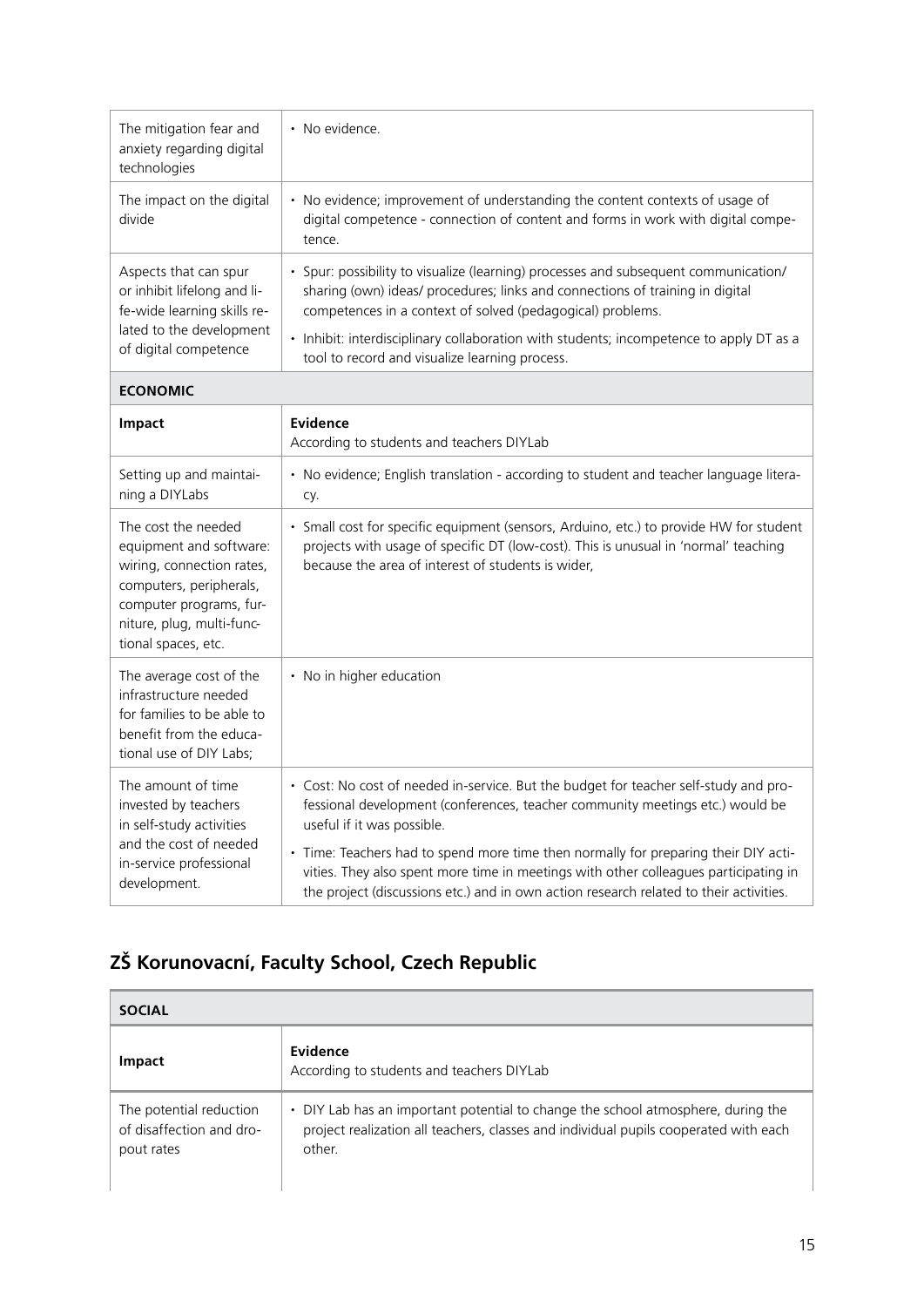|                                                                                                                                          | • In our school the project realization had important dimension - pupils (groups of<br>pupils) made educational tools for younger pupils, looked for suitable methods and<br>organization of the educational process, taught in classes (explained the new mate-<br>rial, made revision and did exercises) - it was totally new experience for everyone                                                                                                                                                                                                                                                                                           |
|------------------------------------------------------------------------------------------------------------------------------------------|---------------------------------------------------------------------------------------------------------------------------------------------------------------------------------------------------------------------------------------------------------------------------------------------------------------------------------------------------------------------------------------------------------------------------------------------------------------------------------------------------------------------------------------------------------------------------------------------------------------------------------------------------|
| The mitigation fear and<br>anxiety regarding digital<br>technologies                                                                     | There are three groups of teachers:<br>• Teachers, who due to different reasons are against involving digital technologies<br>into teaching process, we can call this group - 'non-digital teachers' - this group's<br>attitude to the digitalizing of the world (school) is very critical - these teachers feel<br>it like risk for them and children, they have made their own opinion regarding the<br>time spent online, email communication, using digital technologies in class and they<br>don't want to change it, some of their arguments are quite relevant, these teachers<br>used other principles but not digital in the DIY Lab.    |
|                                                                                                                                          | • Teachers, who use digital technologies in classical spheres, e.g. searching informa-<br>tion, photo and video documentation, graphic processing, they got this knowle-<br>dge in the past, it is enough for teaching, they were able to use knowledge and<br>experience during the DIY Lab project, but they didn't use the project for improving<br>their digital skills.                                                                                                                                                                                                                                                                      |
|                                                                                                                                          | • Teachers - 'digital experimenters', they used the DIY Lab for their own development<br>in digital competence, e.g. they used SW for some new unusual purpose, they used<br>new SW and HW functions for interactive tables, together with pupils they learnt<br>the new SW for cutting video, it means they took advantage of DIY Lab to develop<br>themselves in that sphere.                                                                                                                                                                                                                                                                   |
|                                                                                                                                          | • During the DIY Lab there wasn't any pressure on the first two groups of teachers,<br>they were able to choose whether to use digital technologies or not, it was very<br>interesting to compare outputs from different experience - meeting digital and<br>non-digital spheres, both approaches are legitimate, they have irreplaceable role<br>in education and in future it looks like in our school there will be combination of<br>the two clear-cut approaches rather than pressure in order to digitalize educational<br>process.                                                                                                         |
| The impact on the digital<br>divide                                                                                                      | • Teachers in our school don't perceive the existence of 'digital divine' as something<br>negative, non-digital approach doesn't mean non-competence, doesn't mean<br>lower quality, doesn't mean any problem, it is the question of individual choice<br>of methods and approaches, community 'Creative School' recognize freedom of<br>choice during the educational process and don't perceive non-digital teacher as<br>a problem, BUT WE WANT AND MUST MAKE OPPORTUNITIES TO WORK WITH<br>MORDEN DIGITAL TECHNOLOGIES. But at the same time, we don't want and can't<br>forget about hand-making creative tools, working with clay, painting |
| Aspects that can spur<br>or inhibit lifelong and li-<br>fe-wide learning skills re-<br>lated to the development<br>of digital competence | · School focus, school priorities.                                                                                                                                                                                                                                                                                                                                                                                                                                                                                                                                                                                                                |
|                                                                                                                                          | · School participation in projects focused on digital education.                                                                                                                                                                                                                                                                                                                                                                                                                                                                                                                                                                                  |
|                                                                                                                                          | • Education in the field of digital competence - the priority in the system and plan of<br>teachers' education.                                                                                                                                                                                                                                                                                                                                                                                                                                                                                                                                   |
|                                                                                                                                          | • Availability of special technics (microscopes, statives, video cameras, IT support in<br>solving technical problems).                                                                                                                                                                                                                                                                                                                                                                                                                                                                                                                           |
|                                                                                                                                          | · Experience exchange between schools focused on digital education - partnership.                                                                                                                                                                                                                                                                                                                                                                                                                                                                                                                                                                 |
| <b>ECONOMIC</b>                                                                                                                          |                                                                                                                                                                                                                                                                                                                                                                                                                                                                                                                                                                                                                                                   |
| Impact                                                                                                                                   | <b>Evidence</b>                                                                                                                                                                                                                                                                                                                                                                                                                                                                                                                                                                                                                                   |
|                                                                                                                                          | According to students and teachers DIYLab                                                                                                                                                                                                                                                                                                                                                                                                                                                                                                                                                                                                         |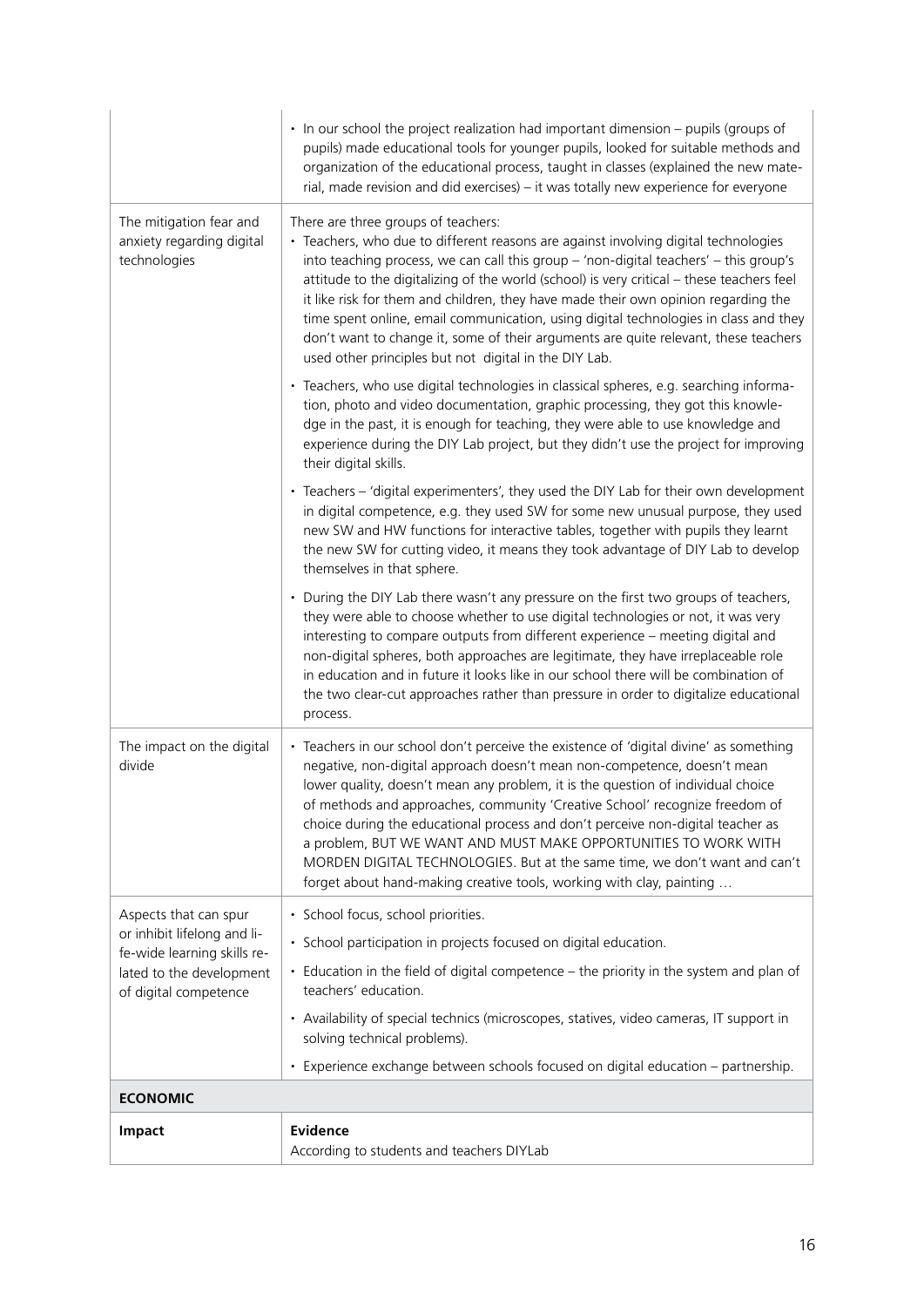| Setting up and maintai-<br>ning a DIYLabs                                                                                                                                             | During the DIYLab only the work of three school coordinators was financed.<br>In the field of actual school necessities:<br>• We don't have laptops of good quality for all teachers and there are not enough<br>technical tools in classes (interactive tables) - we are only partly equipped, that is<br>big obstacle for further development of digitalization.<br>• We currently have minimal quantity of digital equipment (photo cameras, video ca-<br>meras, scanners etc.) of high quality, e.g. with the possibility to film the movements<br>in a slow regime, to take macro photos, to take underwater photos, etc.<br>• The quantity of available digital technologies and SW greatly influenced the imple-<br>mentation of the DIY Lab.                                                                                                                                                                                                                                                                                                    |
|---------------------------------------------------------------------------------------------------------------------------------------------------------------------------------------|---------------------------------------------------------------------------------------------------------------------------------------------------------------------------------------------------------------------------------------------------------------------------------------------------------------------------------------------------------------------------------------------------------------------------------------------------------------------------------------------------------------------------------------------------------------------------------------------------------------------------------------------------------------------------------------------------------------------------------------------------------------------------------------------------------------------------------------------------------------------------------------------------------------------------------------------------------------------------------------------------------------------------------------------------------|
| The cost the needed<br>equipment and software:<br>wiring, connection rates,<br>computers, peripherals,<br>computer programs, fur-<br>niture, plug, multi-func-<br>tional spaces, etc. | For example:<br>· Interactive tables - 80000 Kc, we need 12 pieces<br>• Laptops for teachers - the price is approximately 10000 - 15000 Kc, we need 20<br>pieces<br>• Video+photo+communication tools - the price is approximately 20000 KC, we<br>need 20 pieces<br>• New specialized classrooms for physics and chemistry - we have project - totally1,5<br>million Kc (including digital equipment) - we have calculations and are going to<br>apply for the EU grant-                                                                                                                                                                                                                                                                                                                                                                                                                                                                                                                                                                               |
| The average cost of the<br>infrastructure needed<br>for families to be able to<br>benefit from the educa-<br>tional use of DIY Labs;                                                  | • Minimal equipment for pupil/family: 1 laptop - the price 10000 - 15000 Kc. Inter-<br>net - the price 250 - 500 Kc per month.                                                                                                                                                                                                                                                                                                                                                                                                                                                                                                                                                                                                                                                                                                                                                                                                                                                                                                                          |
| The amount of time<br>invested by teachers<br>in self-study activities<br>and the cost of needed<br>in-service professional<br>development.                                           | In the conditions of our school there are the following aspects:<br>• It will be necessary in future to equip teachers with mordent compact technics<br>including the possibility of quick and non-problematic Internet connection.<br>• It will be necessary to educate teachers continuously in the sphere of working with<br>new digital tools (programs, technics).<br>• It will be necessary to arrange non-problematic quick printing of colour documents<br>in high quality.<br>• It will be necessary to show the principles and possibilities of sharing information,<br>the abilities of modern technics, the possibility of using educational portals - it<br>means to educate teachers systematically and to include digital sphere into the edu-<br>cational system (it is the priority in education, which is given by actual problems of<br>teachers and schools in the field of personal development, using effective didactic<br>approaches, working with minorities, working with the pupils who have learning<br>disabilities etc.). |

# **5. Main contributions**

DIYLab is a relatively small European project that aims to introduce a relatively big change in three primary and secondary schools and two universities from three European countries. In this kind of project, cost-efficacy is understood as the ability of the partners to meet the project objectives and perform the planned activities in time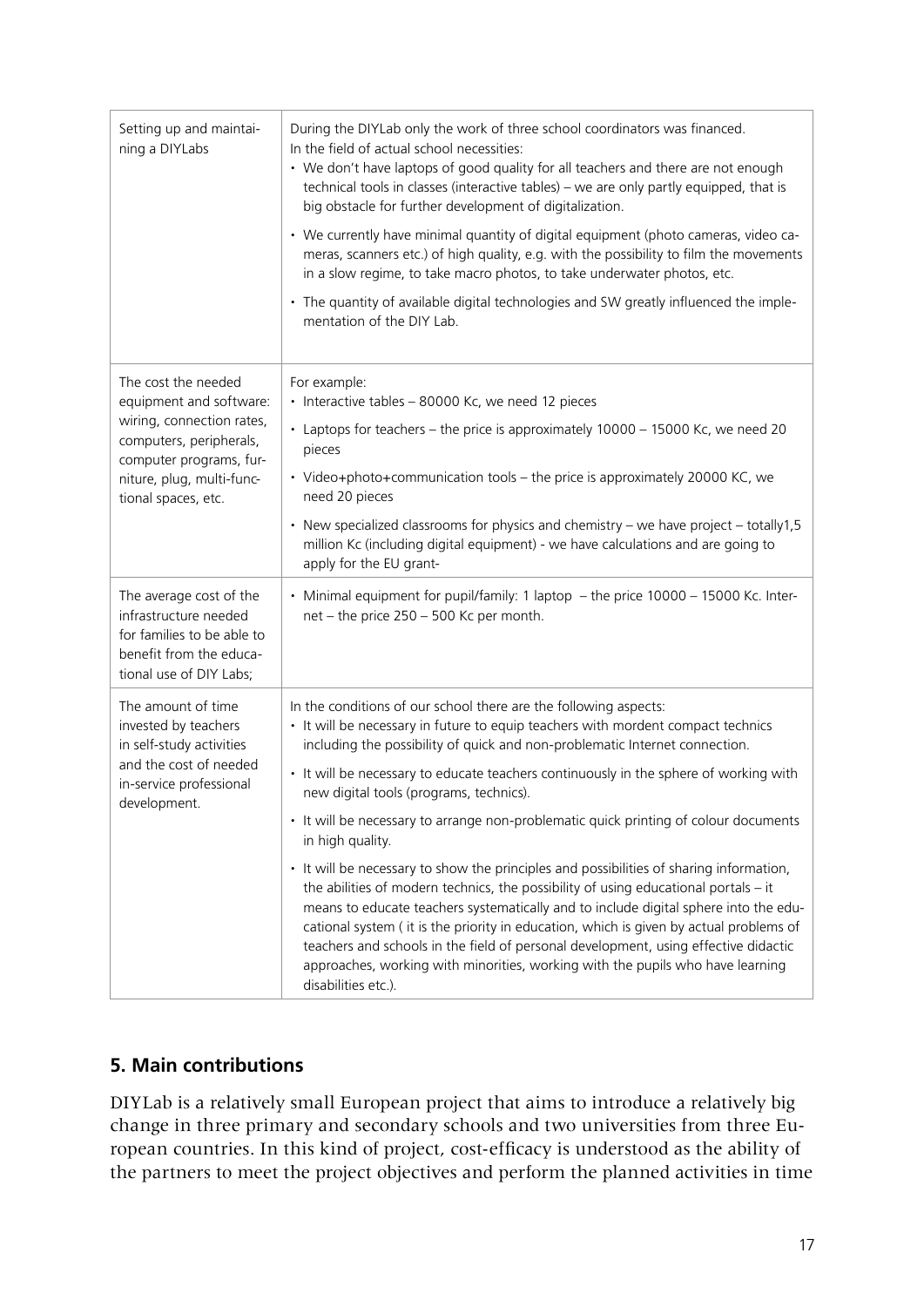and with an acceptable level of quality. However, when one of the aims of the project is to foster its sustainability beyond the implementation time, the socio-economic aspects must not only indicate the immediate economic requirements for starting, but also the capacity for providing a lasting impact beyond initial funding. So, when speaking about socio-economic evaluation we have to avoid "an overly reductionist approach […] by acknowledging the social, human, professional and institutional costs alongside the purely economic costs of educational change". This is a first step "in unlocking the complex nature of such an undertaking." (Müller, Sancho, Hernández, Giró, Bosco, 2007, p. 1177).

DIYLab project identified a set of possible educational-social benefits and a set of costs to be taken into account to foster its sustainability and possible scalability to other contexts (see tables 4 and 5).

| <b>Educational-social benefits</b>                      | <b>Collateral effects</b>                                                                                                                    |
|---------------------------------------------------------|----------------------------------------------------------------------------------------------------------------------------------------------|
| • Potential mitigation of teachers' fear and anxiety    | • The proliferation of DT resources and applications                                                                                         |
| regarding digital technologies                          | overwhelms teachers with no time to be updated.                                                                                              |
| • Potential reduction of school/university disaffection | • Tensions between a self-managed philosophy and                                                                                             |
| and dropout rates                                       | the obligations imposed by educational institutions.                                                                                         |
| • Potential reduction of the digital divide.            | • The intensive technological development and slow<br>investments in education can increase social inequali-<br>ties and the digital divide. |

# **DIYlab educational-social benefits**

Table 4. DIYlab educational-social benefits.

### **DIYlab costs**

| Costs                                                                                                                                                | <b>Implies</b>                                                                                                                                                                                                                                                              |
|------------------------------------------------------------------------------------------------------------------------------------------------------|-----------------------------------------------------------------------------------------------------------------------------------------------------------------------------------------------------------------------------------------------------------------------------|
| • Setting up and maintaining a DIYLab<br>• Time investment needed by educators and other edu-<br>cational actors, also taking students into account. | • Cost related to the analysis of current teaching practi-<br>ces, the professional development of educators, and<br>the design of the DIYLabs (how, why, where, who,<br>which equipment).                                                                                  |
| • Equipment and software needed                                                                                                                      | • Who will pay the cost related to the time invested in<br>the different phases of the innovation? Will it be the<br>responsibility of teachers or the institution? Should<br>the teaching and learning schedule be changed?<br>Should the institutional space be modified? |
|                                                                                                                                                      | • Cost related to the acquisition and maintenance of<br>the technological infrastructure. Previewing the social<br>impact of bring-your-own-devise philosophy.                                                                                                              |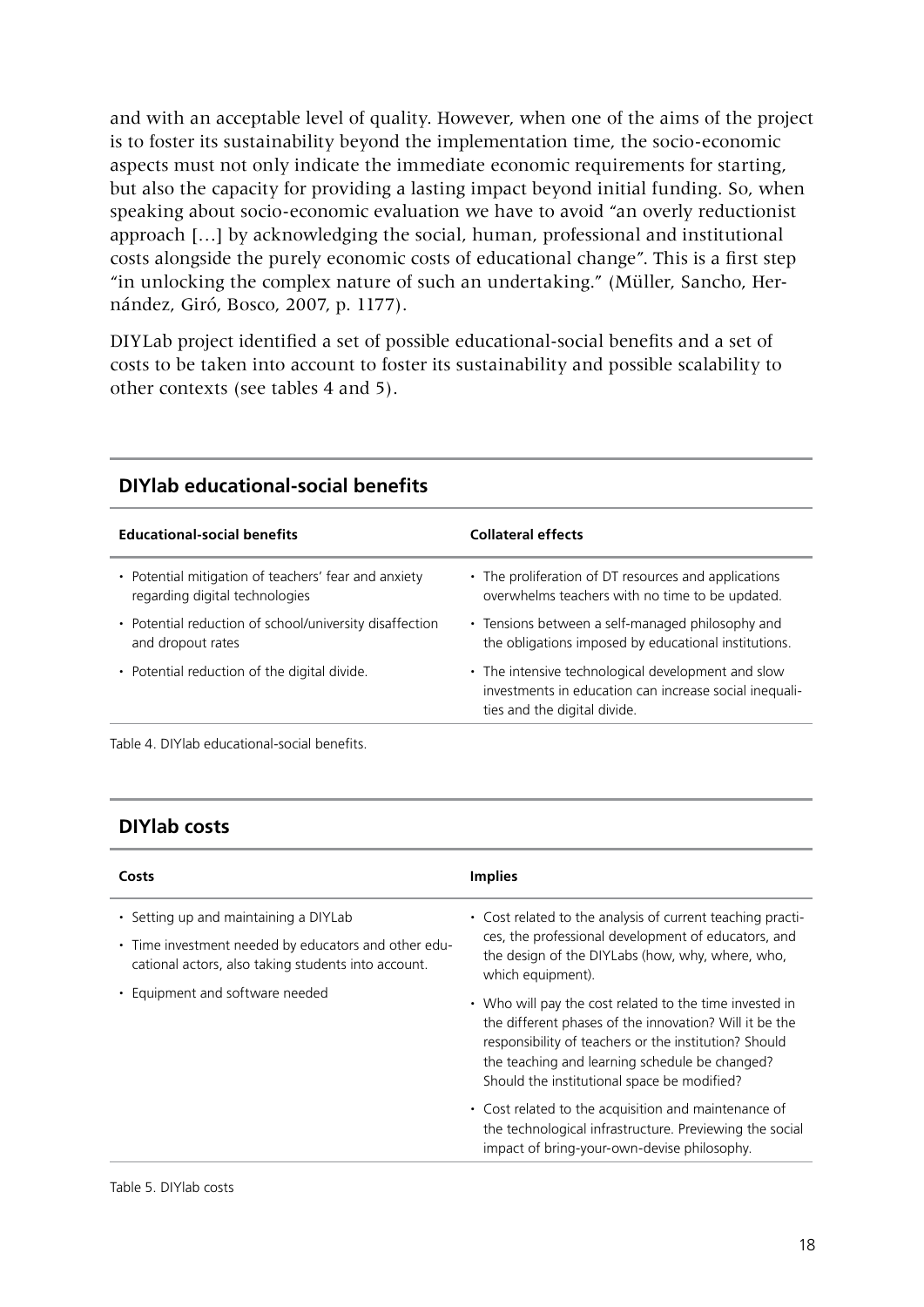The first foundations of the project sustainability were laid in the CAR process that converted university researchers, schoolteachers, students, and to some extent parents, into learning communities. Teachers and students explored their current institutional contexts and perceived needs. Schoolteachers and researchers implemented the professional development workshops in collaboration and decided the content and shape of the DIYLabs for their educational level. Periodical meetings at country and consortium levels followed up the implementation of the DIYLabs and the project as a whole.

The setting up and maintenance of a DIYLab involves a large amount of time, knowledge and skills. In our case, after investing six months in exploring, in each institution, the initial strengths and weaknesses to implement DIYLabs, another six months were committed to the professional development of teachers, which included pedagogical and technological knowledge and skills. The implementation or the DIYLabs throughout a whole year involved an extra concern, time and work for teachers and students. Both of them had to develop new knowledge and skills recognised as thrilling, but also as challenging ways of learning. The time issue was repeatedly pointed out by teachers and students; a question that will gain weight once the partially financed project is over if the involved institutions want to sustain the innovation implemented. This dimension has to be carefully taken into account by any institution wanting to achieve the same aims.

Authors such as Illouz (2007) reject the conventional idea that capitalism has designed a society dominated by rationality and bureaucracy in which economic behaviour conflicts with emotions and intimate, authentic relationships; in which the public and private spheres are antagonistic and that true love is opposed to calculation and self-interest. On the contrary, for this author, capitalism has fostered an intensely emotional culture - in the workplace, in the family, and in our own relationships.

In this context, despite the constant attempts of converting education into an *effective* bureaucratic machine, education is profoundly permeated by emotions, love (or hate), and the idea of care, service and contribution to societal improvement underpins most educators' behaviour, even at higher levels. As a result, due to their feeling of responsibility, educators may end up paying an important part of the cost of the innovation with their time and extra-emotional involvement. At this point, fundamental questions are:

- Who will pay the cost related to the time invested in the different phases of the innovation?
- Will it be the responsibility of the teachers or the institution?
- Should the teaching and learning schedule and spaces be changed?
- If so, what will be the implications for teachers, students, parents and families?

Another set of costs relates to the need of updating equipment and software. Institutions participating in the project were relatively well equipped and, in most cases, students have access to digital resources outside the institutions. However, some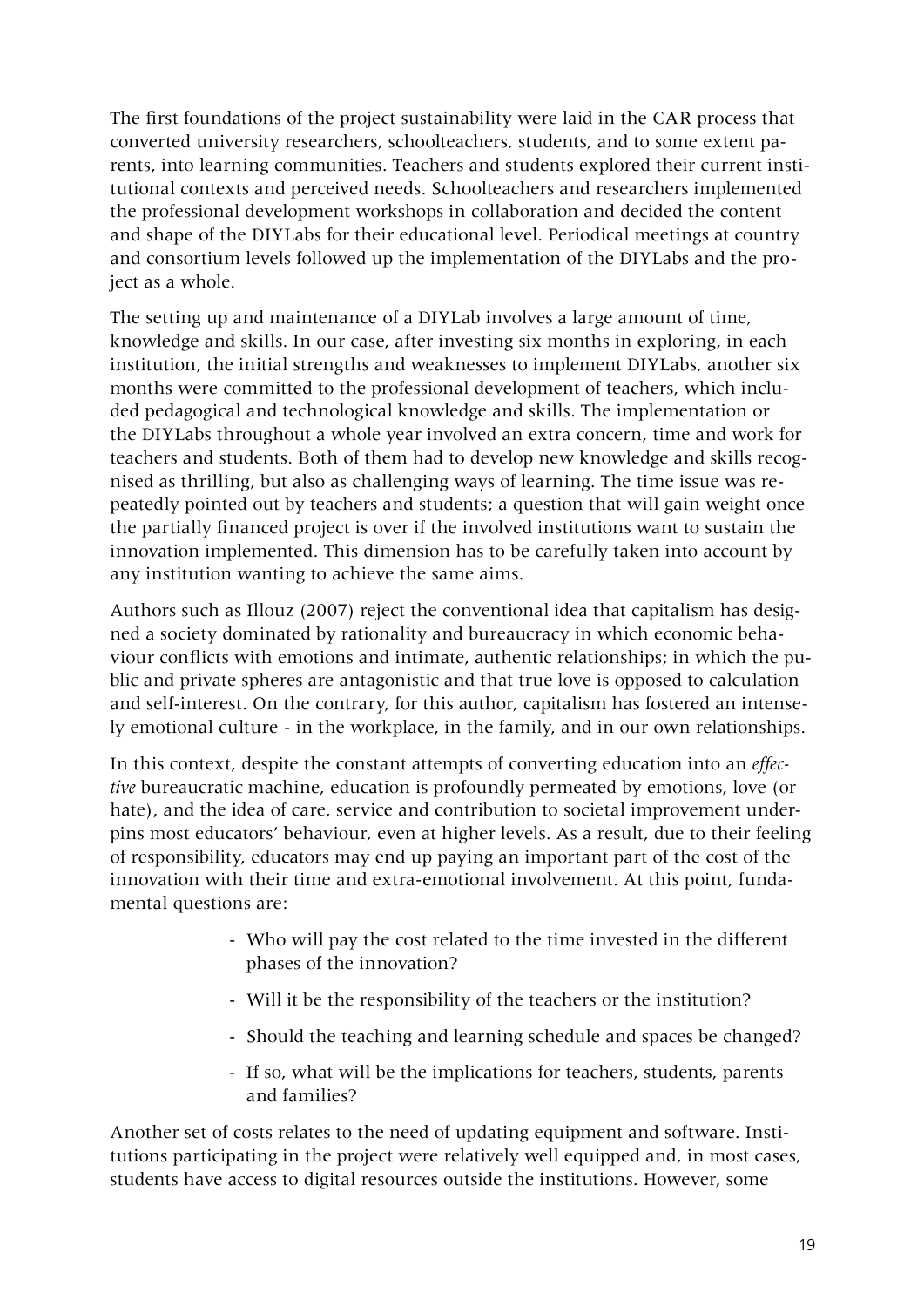teachers felt overwhelmed and complained about the extra work that the project represented and the lack of finance for equipment. This kind of cost is particularly worrying at a time of intense technological development and slow investment in education. In this context, educational institutions may have a hard time keeping their equipment updated and paying the maintenance bills. On the other hand, the bring-your-own-devise movement, which shifts the economic pressure onto families, is gaining ground. As a result, social inequalities do not only remain but can be increased by widening the digital divide.

The professional learning context created by the project contributed to mitigating teachers' fear and anxiety regarding digital technologies. However, as it has been glimpsed at in the previous section, teachers felt somehow more pressurised when realizing they would need much more time and more knowledge about inquiry-based teaching and learning and about DT. The speed and the amazing proliferation of DT resources and applications overwhelmed not only all educational level teachers, but also some students and parents who could not find the time to be updated. The need for institutions to provide time and professional development for teachers increases the cost. This is particularly significant at university level, due to the fact that academics have to add research and publications to their professional agenda.

Students felt they had more freedom to pursue their own interest and more engaged inside and outside institutional activities. This is an indicator of the project's potential to reduce institutional disaffection and dropout rates. However, those students that have found their *comfort zone* (Brown, 2008; Ellsworth, 2000) in highly regulated educational contexts, teacher, factual knowledge and test-centred, had a hard time when asked to think and act by themselves. On the other hand, it also opens a fundamental challenge related to the social and digital divide, as not all institutions and families have access to the same kind of equipment, not all students have the same cultural and social capital (Bourdieu, 1986) and some of them may suffer a new kind of social and educational discrimination.

# **6. Conclusions**

A long time ago, writers such as Seymour Sarason (1990) pointed out the predictable failure of educational reforms. Michael Fullan (1999) argued that transforming a secondary school requires more than 6 years. While Stensaker, Välimaa & Claudia Sarrico (2012) showed up the complexities of transforming higher education institutions.

At the same time, since the *computer age*, authors such as Seymour Papert (1979) and many others, followed by corporations, are granting digital technologies with the *magic power* for transforming education.

Digital technologies are defining new landscapes for all human spheres, posing unprecedented challenges for education and training. In this context, DT, more than a straightforward answer to educational challenges is becoming a new problem to be solved by people, sometimes with little knowledge and understanding of these technologies. The challenges of this new scenario involve rethinking the organizational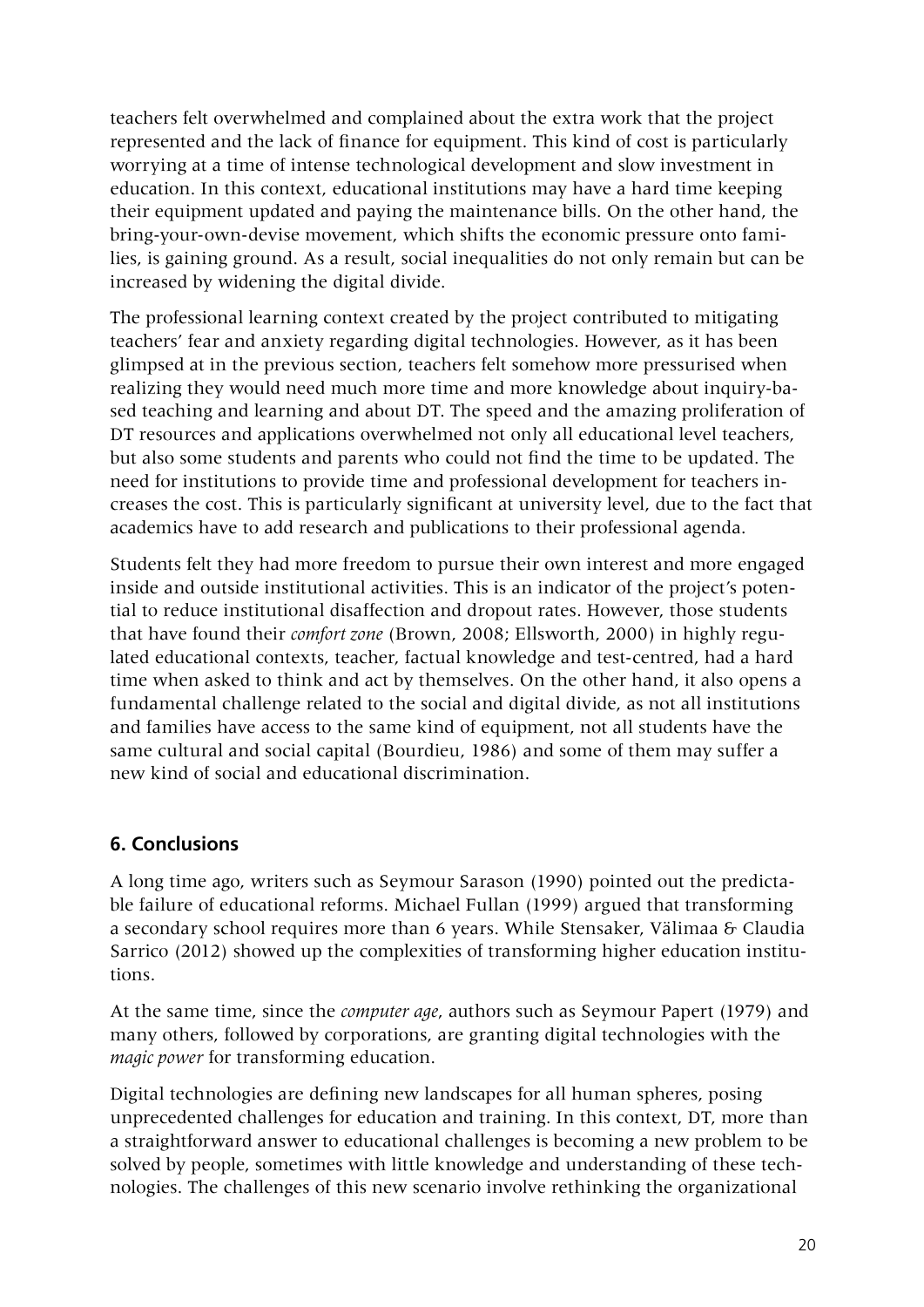metaphor of educational institutions as a whole, putting into question the notion of knowledge, the visions about teaching and learning, the role of teachers, students and administrator, the organization of time and space, the function of assessment, the concept of leadership, etc. (Domingo-Coscollola, Arrazola-Carballo, Sancho-Gil, 2016; Hargreaves, Boyle, and Harris, 2014).

In the DIYLab project, we aimed to deeply and sustainably transform teaching and learning practice in primary and secondary schools and higher education institutions by introducing enhancing synergy between these three educational levels and the DIY philosophy, in order to expand digital competence and foster student agency and collaborative learning. For this reason, we paid special attention to the institutional dimensions of innovation and considered the DIY philosophy as a way of making the most of DT and learning.

Considering the socio-economic dimensions of the project, it has allowed us to make explicit the possibilities, tensions and difficulties we have encountered. This knowledge will guide our next steps in innovation, once the European project is over, and can help educators and institutions to responsibly implement DT-driven innovations.

# **References**

Banks, M. (2001). *Visual Methods in Social Research*. London; Thousand Oaks, CA: SAGE Publications.

Barbour, R. & Kitzinger, J. (ed.) (1999). *Developing Focus Group Research: Politics, Theory and Practice*. London: Sage Publications Ltd.

Barkley, E.F., Cross, K.P. & Major, C.H. (2004). *Collaborative Learning Techniques: A Handbook for College Faculty*. San Francisco, CA: Jossey-Bass

Bourdieu, P. (1986). The forms of capital. In Richardson, J. (Ed.), *Handbook of Theory and Research for the Sociology of Education* (241-258). New York: Greenwood Press.

Brown, M. (2008). Comfort Zone: Model or metaphor? *Australian Journal of Outdoor Education*, 12 (1), 3-12.

Collins, A. & Halverson, R. (2009). *Rethinking education in the age of technology. In the Digital Revolution of Schooling in America*. New York, NY: Teachers College.

Domingo-Coscollola, M., Arrazola-Carballo, J., and Sancho-Gil, J.M. (2016). Do It Yourself in education: Leadership for learning across physical and virtual borders. *International Journal of Educational Leadership and Management,* 4(1), 5-29. doi:10.17583/ ijelm.2016.02

Ellsworth, J.B. (2000). *Surviving change: A survey of educational change models.* Syracuse, NY: ERIC Clearinghouse on Information and Technology.

European Commision, (2004). New indicators on education and training. Commission Staff Working Paper SEC (2004) 1524. Available from http://europa.eu.int/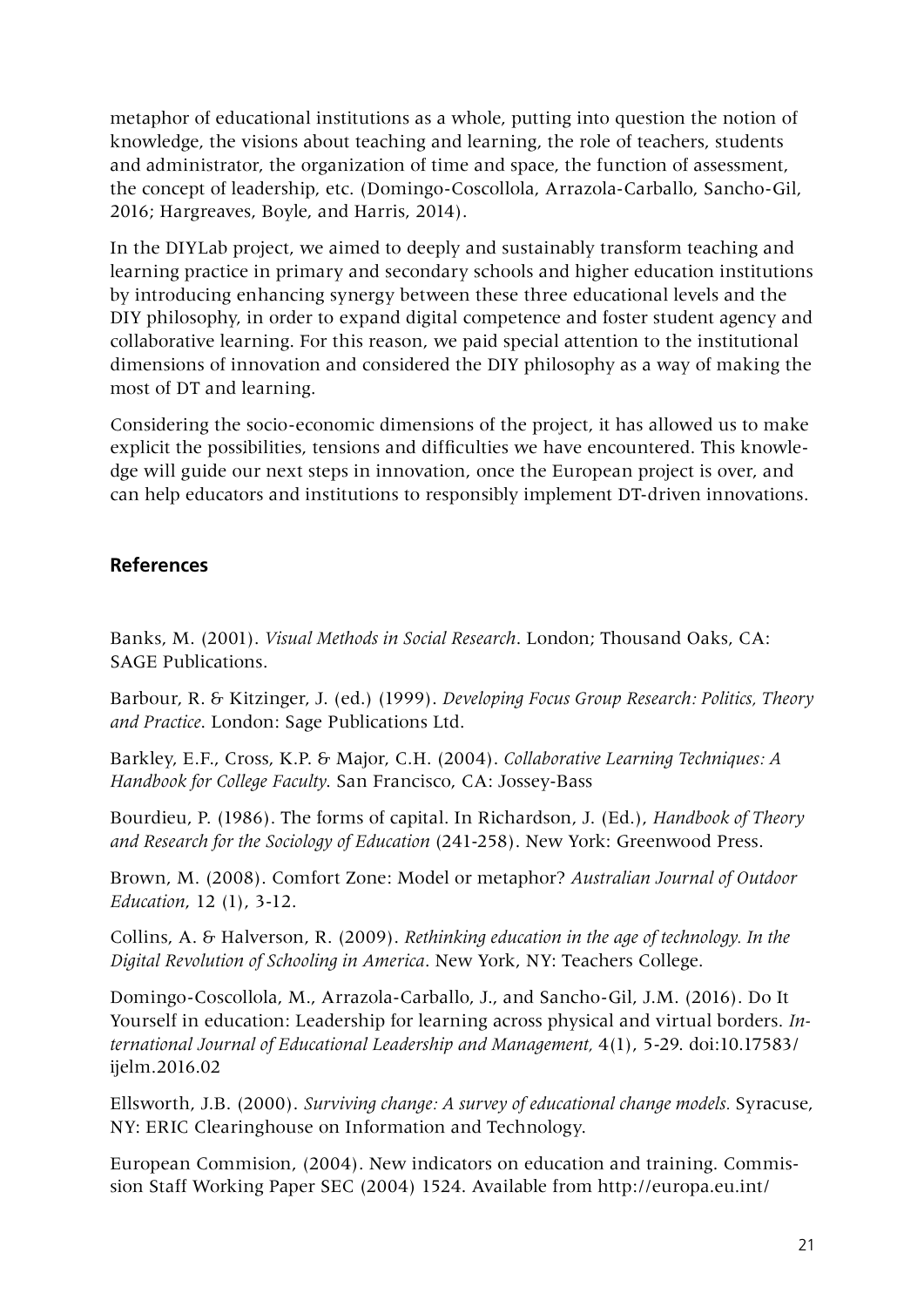comm/education/policies/2010/doc/indicators\_en.pdf (Retrieved Oct 2005).

Foucault, M. (1994). *Dits Et Ecrits*. París: Gallimard Press. Volume III.

Fullan, M. (1999). *Change forces: The sequel*. Philadelphia: Falmer Pres.

Georghiou, L.; Rigby, J.; Cameron, H. (2002) *Assessing the Socio-economic Impacts of the Framework Programme* (ASIF). Policy Research in Engineering Science and Technology PREST, University of Manchester press. Available online: https://ec.europa.eu/ research/evaluations/pdf/archive/other\_reports\_studies\_and\_documents/assessing the\_socio\_economic\_impacts\_of\_the\_framework\_programme\_2002.pdf (accessed on 10 February 2004).

Grace, J., & Kenny, C. (2003). *A short review of information and communication technologies and basic education in LDCs – what is useful, what is sustainable? International Journal of Educational Development*, 23, 627–636.

Hargreaves, A. (2002). Sustainable educational change: the role of social geographies. Journal of Educational Change, 3(3–4), 189–214.

Hargreaves, A., Boyle, A., Harris, A. (2014). *Uplifting Leadership: How Organizations, Teams, and Communities Raise Performance.* San Francisco: Jossey-Bass.

Illouz, E. (2007). *Cold intimacies: the making of emotional capitalism.* Cambridge, UK, Malden, MA Polity Press.

Kitzinger J. (1995). *Introducing focus groups. British Medical Journal,* 311, 299-302.

Lau, J.Y. F. (2011). *An Introduction to Critical Thinking and Creativity: Think More, Think better.* Hoboken, NJ: Wiley.

Maaß, K. & Artigue, M. (2013). Implementation of inquiry-based learning in day-today teaching: A synthesis. ZDM, 45, 779–795.

Müller, J., Sancho, J. M., Hernández, F., Giró, X., and Bosco, A. (2007). The Socio-Economic Dimensions of ICT-driven Educational Change. *Computers and Education,* 49(4), 1175-1188.

Pink, S. (2011). *Doing Visual Ethnography*. London; Thousand Oaks, CA: SAGE Publications.

Papert, S. (1979). Computers and learning. In Dertouzos, M. L. and Moses, J. (Eds.), *The Computer Age: A twenty-year view* (73-86). Cambridge, MA: MIT.

Reason, P. & Bradbury, H. (ed.) (2001). *Handbook of action research. Participative inquiry and practice.* London: Sage.

Sarason, S. B. (1990). *The predictable failure of educational reform: can we change course before it's too late?* San Francisco: Jossey-Bass Press.

Stensaker, B., Välimaa, J., Sarrico, C. (Eds.) (2012). *Managing Reform in Universities: The Dynamics of Culture, Identity and Organisational Change.* Basingstoke: Palgrave Macmillan.